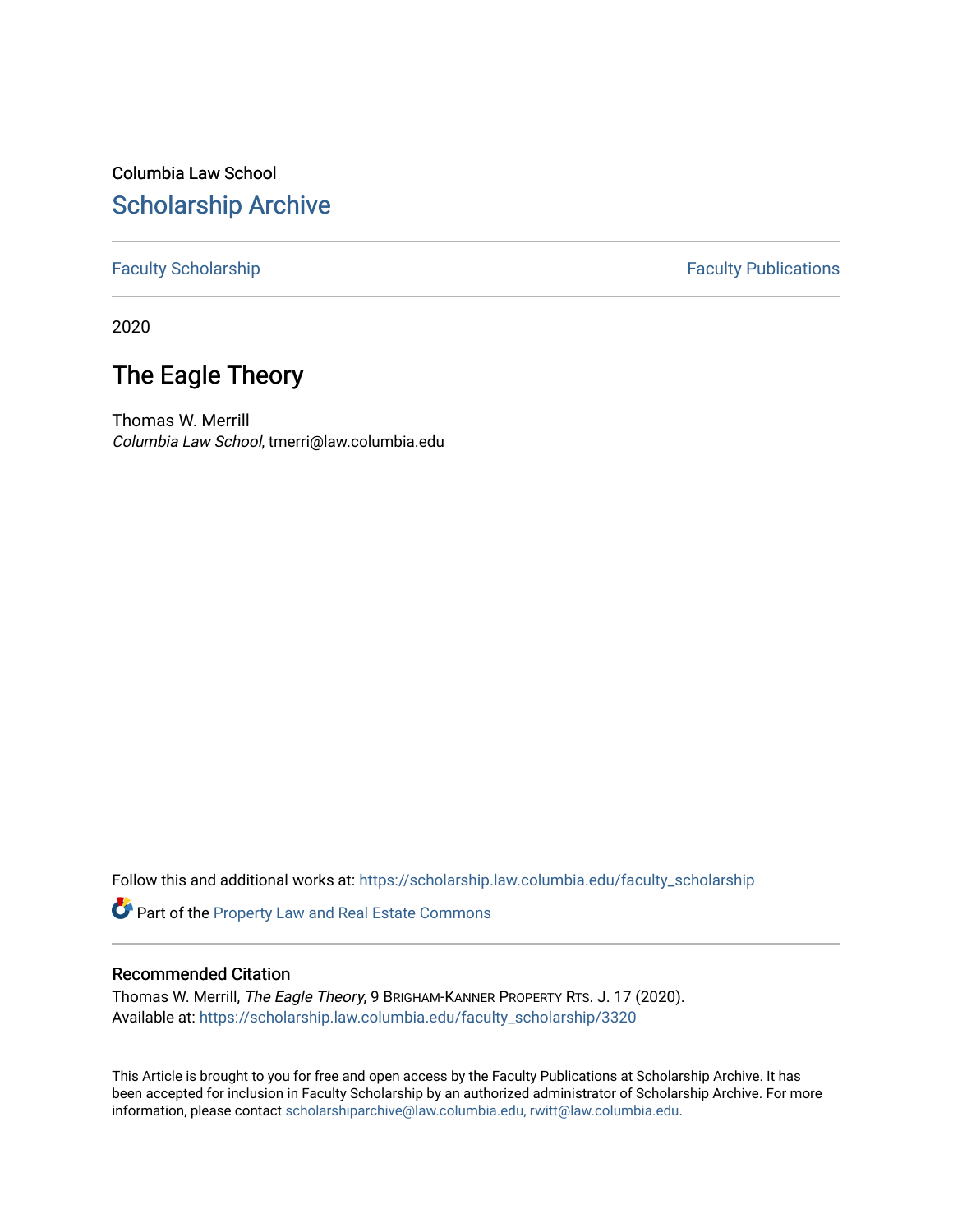## THE EAGLE THEORY

# THOMAS W. MERRILL\*

### ABSTRACT

This Article evaluates three interpretations of the Takings Clause capable of generating a regulatory takings doctrine. The first, the Epstein interpretation, puts primary emphasis on what it means to provide "just compensation" for takings; the second, the *Penn Central* interpretation, centers on what it means to "take" property; the third, which I call the Eagle theory, in honor of Steven Eagle, this year's Brigham-Kanner prize recipient, focuses on when the government has taken "private property." The Article argues that the Eagle theory has the most plausible basis in the original understanding of the Takings Clause, rests on a theory about the Clause that enjoys broad contemporary support, and is the most capable of generating predictable outcomes at a reasonable cost. The primary drawback of the Eagle theory is that it cannot serve as a general source of protection for property rights against arbitrary or oppressive government action. If adopted as the basis for the regulatory takings doctrine, therefore, the Eagle theory would have to be supplemented with a second source of constitutional protection for property, such as substantive due process. This, as it happens, is precisely what Steven Eagle has urged.

## INTRODUCTION: THREE PATHS TO REGULATORY TAKINGS

There are three interpretations of the Takings Clause capable of generating a regulatory takings doctrine, that is, a doctrine that requires the payment of compensation to owners for certain types of regulations limiting their use of property. Each interpretation is facially consistent with the language of the Clause, which provides: "nor shall private property be taken for public use without just compensation."<sup>1</sup>

<sup>\*</sup> Charles Evans Hughes Professor, Columbia Law School. Emilie Klovning provided excellent research assistance.

<sup>1.</sup> U.S. CONST. amend. V.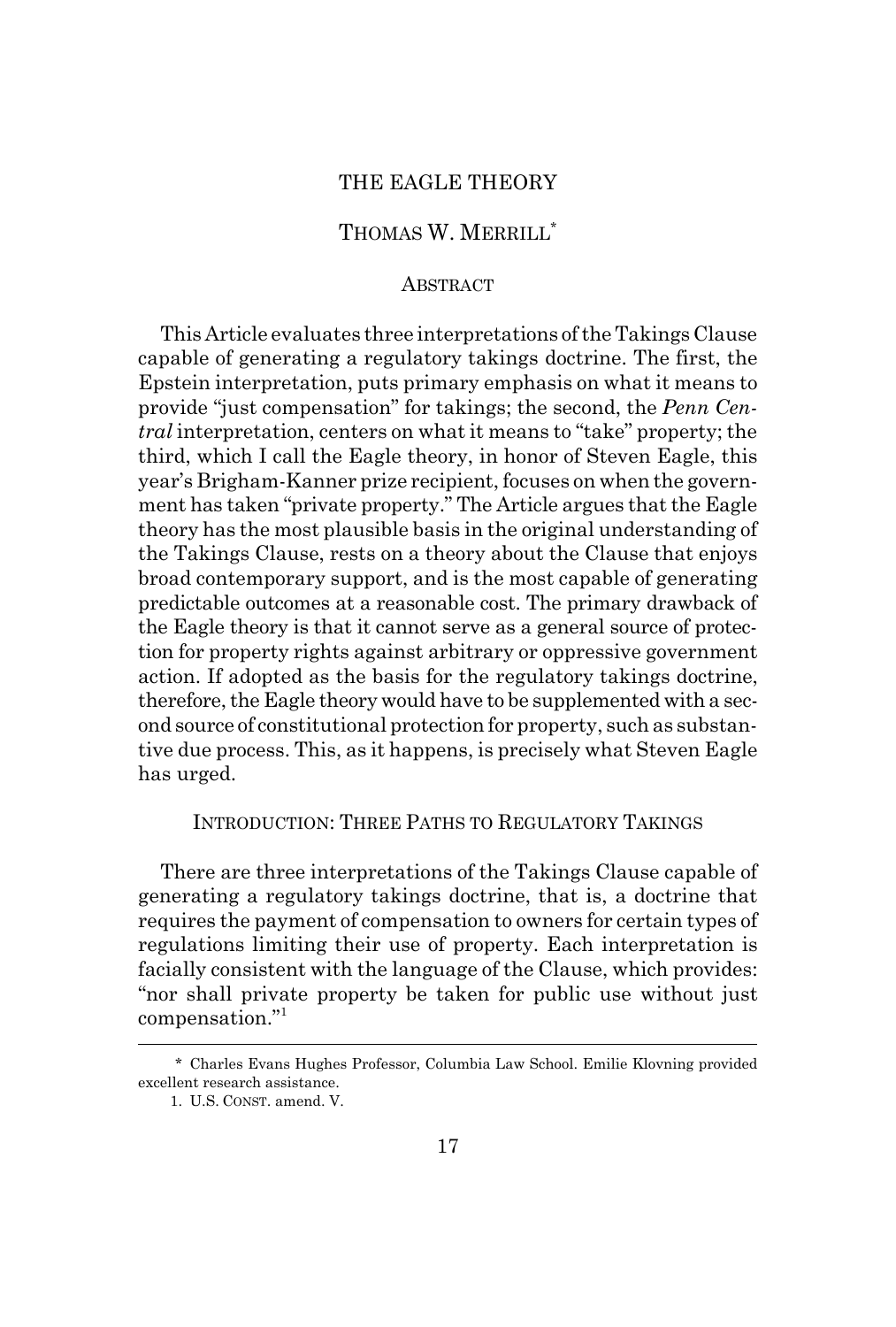The first interpretation, which has been advanced with vigor by Richard Epstein, defines both "private property" and "taken" very broadly, and puts the operational weight on "just compensation."2 On this reading, "private property" means every incident of property, every stick in the bundle.<sup>3</sup> "Taken" means not just seized or appropriated, but any kind of diminution in value of any incident of property.<sup>4</sup> The combination of these interpretations, without more, would effectively make any regulation that has any impact on the value of any incident of property a prima facie taking, which would be draconian in the extreme. Flexibility enters the picture via a creative interpretation of "just compensation." "Just compensation," according to Epstein, means zero compensation when the regulation in question is designed to rectify some previous action by the claimant that infringes the rights of others, such as committing a nuisance. $5$ And "just compensation" includes "implicit in kind" compensation when the claimant obtains offsetting benefits from the regulation, as when uniform land use regulations increase the value of all properties that are burdened.<sup>6</sup>

The second path to regulatory takings is to pay relatively little attention to "private property" and "just compensation" and put operational weight on the word "taken." This is the approach the Supreme Court has effectively adopted, most notably in its foundational *Penn* Central decision<sup>7</sup> and in the major qualifications of that decision. The Court has largely ignored the words "private property" and "just compensation," but has given "taken" a broad, even creative interpretation, to include not just seizures and appropriations but also regulations that "go too far"<sup>8</sup> in upsetting the expectations of the owner. In pursuing this interpretive strategy, *Penn Central* listed three factors for consideration in determining whether a regulation should be deemed a taking. One is the extent to which the regulation diminishes the value of the property.<sup>9</sup> Another is the extent to

<sup>2.</sup> *See* RICHARD A. EPSTEIN, TAKINGS: PRIVATE PROPERTY AND THE POWER OF EMINENT DOMAIN (1985).

<sup>3.</sup> *Id.* at 57.

<sup>4.</sup> *Id.*

<sup>5.</sup> *Id.* at 198–99.

<sup>6.</sup> *Id.* at 196.

<sup>7.</sup> Penn Cent. Transp. Co. v. New York City, 438 U.S. 104 (1978).

<sup>8.</sup> Pa. Coal Co. v. Mahon, 260 U.S. 393, 415 (1922).

<sup>9.</sup> *Id.* at 124.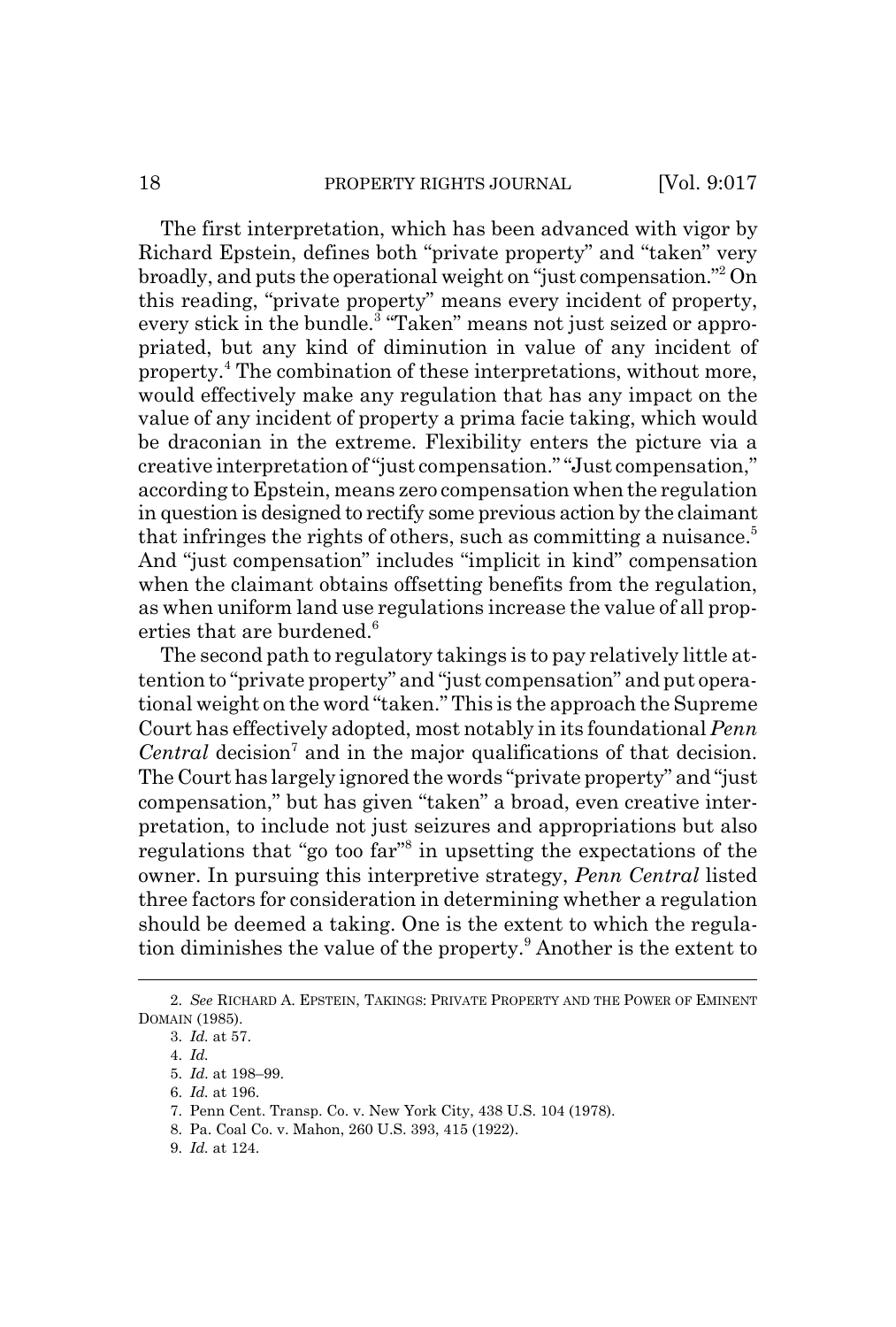2020] THE EAGLE THEORY 19

which the regulation interferes with distinct investment-backed expectations about the use of the property.<sup>10</sup> The third is whether the regulation entails a physical invasion of the property or merely affects the use of the property by the owner.<sup>11</sup> This ad hoc structure has been qualified by categorical rules for permanent occupations and for regulations that deprive the owner of all value in the property.<sup>12</sup> In practice, the Court's approach has meant that only the most extreme regulations of the use of property are regarded as takings. $^{13}$ 

The third path to regulatory takings is to adopt a literal construction of "taken" and a conventional understanding of "just compensation" and to put operational weight on "private property." I will call this the "Eagle theory," since our honoree Steven Eagle has advanced this conception of regulatory takings on several occasions.<sup>14</sup> It is also an approach I briefly set forth in a chapter in my book on *Takings* coauthored with David Dana and have occasionally discussed in other pieces.15 Basically, the idea is that a regulation should be deemed a taking when the government acquires, through the regulation, a set of interests that a private party would ordinarily have to acquire either by purchase or by exercising a delegated power of eminent domain. The work here is done by asking whether the regulation has appropriated "private property" without paying just compensation. "Private property" is the operative provision, rather than "taken" or "just compensation."

The first thing to note about these three interpretations is that each is facially consistent with the language of the Takings Clause.

<sup>10.</sup> *Id.*

<sup>11.</sup> *Id.*

<sup>12.</sup> *E.g.*, Lucas v. S.C. Coastal Council, 505 U.S. 1003 (1992) (deprivation of all value); Loretto v. Teleprompter Manhattan CATV Corp., 458 U.S. 419 (1982) (permanent occupation).

<sup>13.</sup> *See* James E. Krier & Stewart E. Sterk, *An Empirical Study of Implicit Takings*, 58 WM. & MARY L. REV. 35, 66–68 (2016).

<sup>14.</sup> STEVEN J.EAGLE, REGULATORY TAKINGS §§ 7-7(e)(5), 7-8, 7-17 (4th ed. 2009) [hereinafter EAGLE, REGULATORY TAKINGS]; Steven J. Eagle, *Property Rights and Takings Burdens*, 7 BRIGHAM-KANNER PROP. RTS. CONF. J. 199, 247 (2018); Steven J. Eagle, *Property Tests, Due Process Tests and Regulatory Takings Jurisprudence*, 2007 BYUL.REV.899,901(2007) [hereinafter Eagle, *Property Tests*].

<sup>15.</sup> DAVID A. DANA & THOMAS W. MERRILL, PROPERTY:TAKINGS ch. IV (2002); Thomas W. Merrill, *The Supreme Court's Regulatory Takings Doctrine and the Perils of Common Law Constitutionalism*, 34 J. LAND USE & ENVTL. L. 1, 29–32 (2018) [hereinafter Merrill, *Perils*]; Thomas W. Merrill, *Why* Lingle *Is Half Right*, 11 VT. J. ENVTL.L. 421, 425–28 (2010) [hereinafter Merrill, *Why* Lingle *Is Half Right*]; Thomas W. Merrill, *The Landscape of Constitutional Property*, 86 VA. L. REV. 885, 974–78 (2000) [hereinafter Merrill, *Landscape*].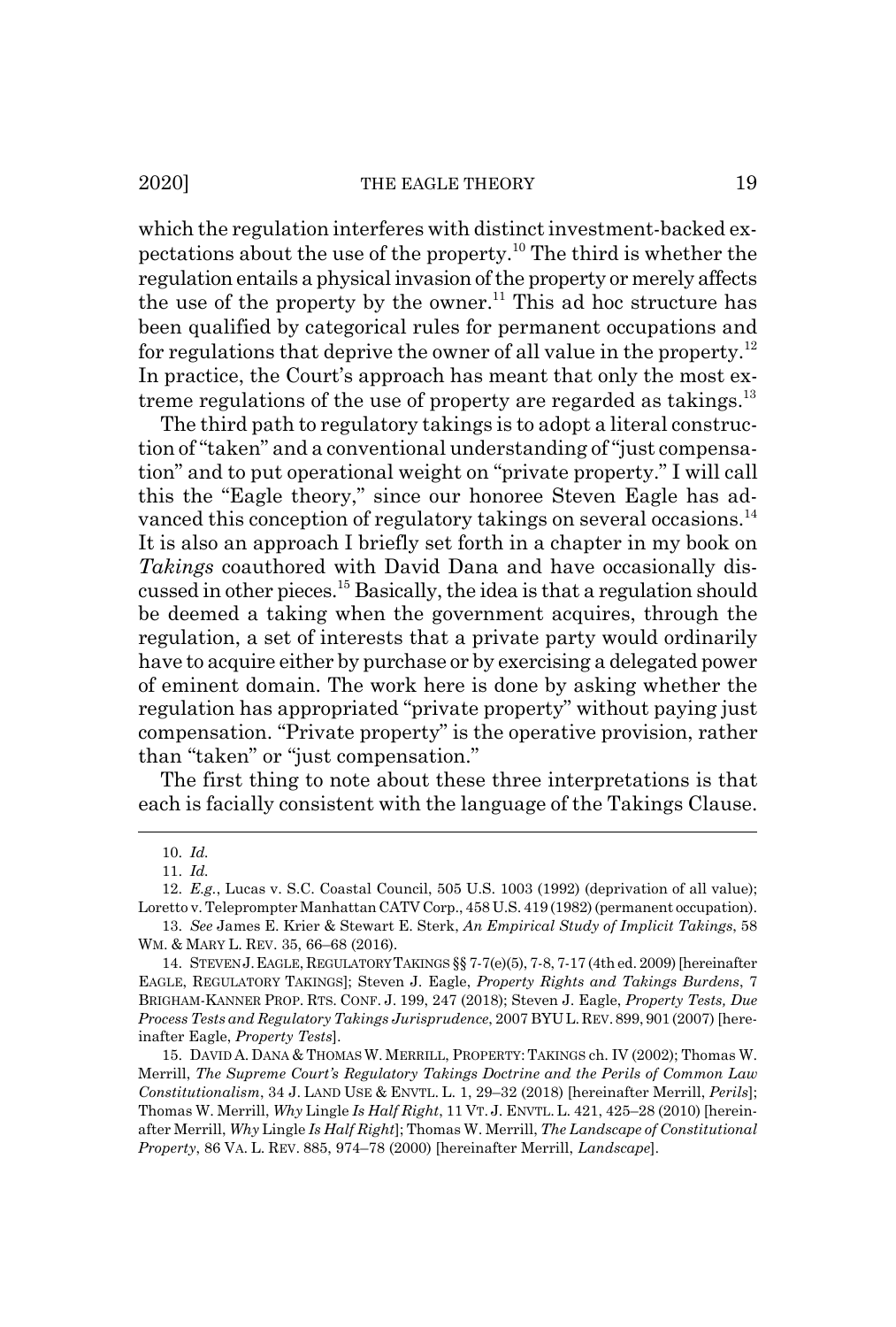#### 20 **PROPERTY RIGHTS JOURNAL** [Vol. 9:017

Insofar as we are concerned about fidelity to the constitutional text, the result is a tie. The theories differ in that each adopts an expansive or creative interpretation of some terms or phrases in the Clause and a strict or narrow interpretation of others. Epstein offers an expansive interpretation of "property" and "taken" and a more creative interpretation of "just compensation" that limits the requirement of monetary compensation in many cases. The Supreme Court has implicitly adopted a narrow interpretation of "private property" and "just compensation," and has offered an expansive interpretation of "taken." The Eagle theory advances a conventional interpretation of "taken" and "just compensation," and a broader interpretation of "private property," although not as broad as the one Epstein proposes. Since each theory draws upon an understanding of the words that is plausible, it is not possible to endorse one and condemn the others on the basis of the text. If we are to do a comparative evaluation of the rival interpretations, it is necessary to turn to other considerations.

### I. ORIGINAL UNDERSTANDING

One obvious basis for assessment is to ask which of the three approaches is most congruent, not just with the words of the Takings Clause, but with its original understanding or purpose. This is a perilous enterprise, since there is very little evidence as to what the framing generation thought the Clause would do or accomplish.

This is a capsule history of what is known about the origins of the Takings Clause.16 The States that ratified the original Constitution proposed over 80 amendments as potential candidates for inclusion in what became known as the Bill of Rights. The Takings Clause was not among them. The Clause was added to the list of proposed rights by James Madison, who took the lead in shepherding the Bill of Rights through Congress. To be sure, the idea that there is a right to compensation when the government takes property for a public use was not new. The practice in England, and increasingly in the colonies, was to provide compensation for compulsory acquisitions of land for public projects like roads and sewers.17 Two states had included a

<sup>16.</sup> The following draws on DANA & MERRILL, *supra* note 15, at 9–16.

<sup>17.</sup> For example, Blackstone observed the established practice of compensating for compulsory takings of property in his widely read commentaries. 1 WILLIAM BLACKSTONE,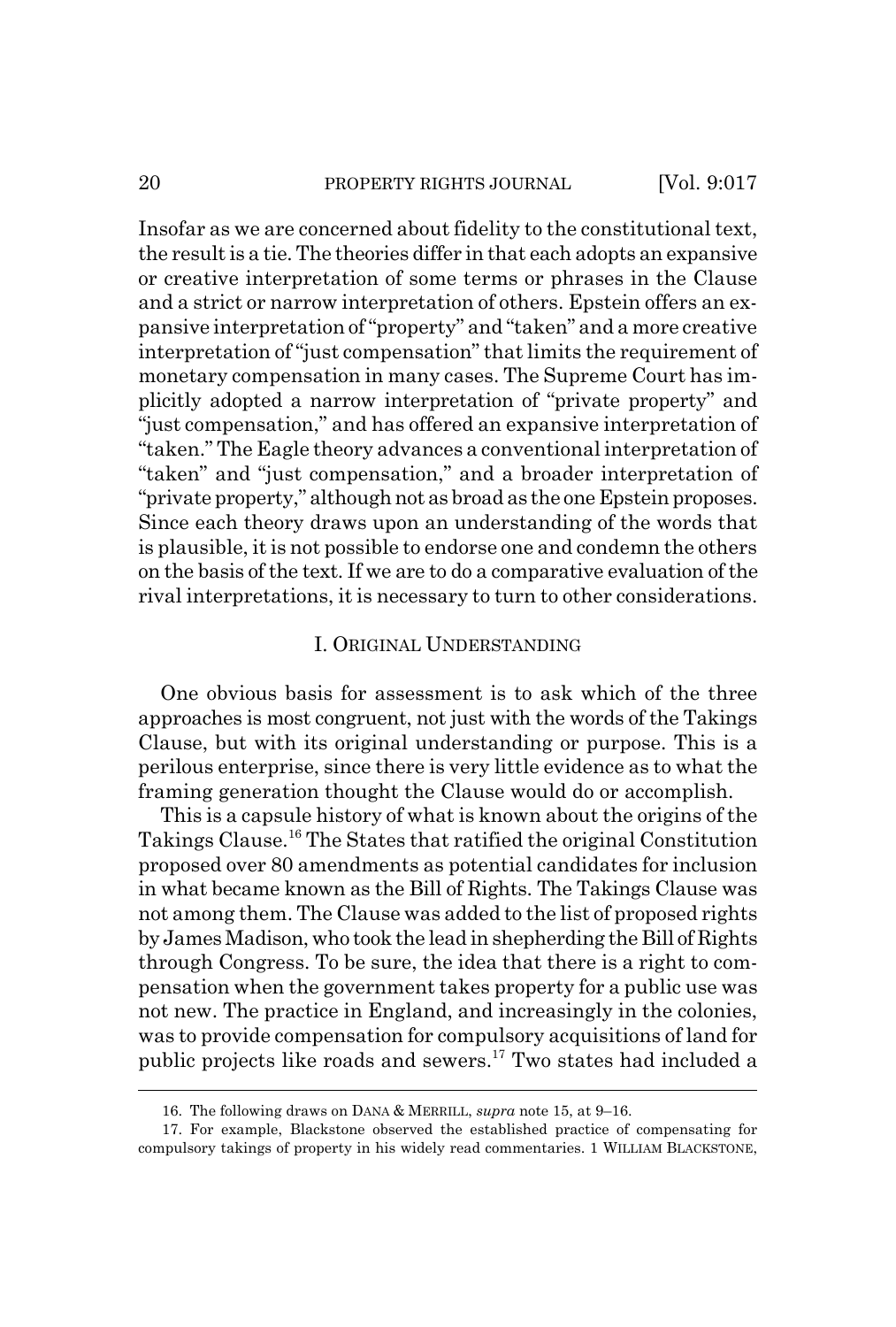provision requiring compensation for takings in their state constitutions before the Bill of Rights was adopted, and a similar clause had been included in the Northwest Territories Ordinance.<sup>18</sup> But when Madison acted these constitutional provisions were relatively new, and no published decisions had been rendered interpreting them.

Although the initiative for adding the Takings Clause to the Bill of Rights was Madison's, there is no recorded evidence of any disagreement about its inclusion. Madison's proposed text was modified somewhat by the Select Committee of the House, for unexplained reasons. The House then approved the Clause as part of the proposed package of rights, with no recorded debate about its inclusion. The Senate also approved the Clause, but since it did not keep a journal at the time, we do not know if there was any discussion about it. Twelve amendments were sent to the then-fourteen States. Ten of the proposed amendments were ratified, including what became the Fifth, with its Takings Clause. There is also no recorded debate about the Clause in any of the legislatures ratifying the Bill of Rights.

The closest thing to a contemporaneous comment about the Takings Clause is a brief observation by St. George Tucker, in an appendix to his edition of *Blackstone's Commentaries* that was most likely written shortly after ratification, almost certainly before 1795.<sup>19</sup> He said the Clause was probably added "to restrain the arbitrary and oppressive mode of obtaining supplies for the army, and other public uses, by impressment, as was too frequently practiced during the revolutionary war, without any compensation whatever."<sup>20</sup> Assuming this speculation was correct, at least as a partial account of the purpose of the Takings Clause, it establishes that the Clause would apply to more than formal exercises of what would come to be called

COMMENTARIES \*135. For the emergence of the compensation convention in England, see William B. Stoebuck, *A General Theory of Eminent Domain*, 47 WASH. L. REV. 553, 575–79 (1972). Some colonies did not compensate for taking rural land for road construction, but this is easily explained by a presumption that the landowner obtained offsetting benefits exceeding the value of undeveloped rural land. *Id.* at 582–83.

<sup>18.</sup> William Michael Treanor, Note, *The Origins and Original Significance of the Just Compensation Clause of the Fifth Amendment*, 94 YALE L.J. 694, 701–08 (1985).

<sup>19. 1</sup> BLACKSTONE'S COMMENTARIES: WITH NOTES OF REFERENCE, TO THE CONSTITUTION AND LAWS OF THE FEDERAL GOVERNMENT OF THE UNITED STATES; AND OF THE COMMONWEALTH OF VIRGINIA (St. George Tucker ed, Lawbook Exchange 1996) (1803) [hereinafter TUCKER'S BLACKSTONE].

<sup>20.</sup> *Id.* at 305–06.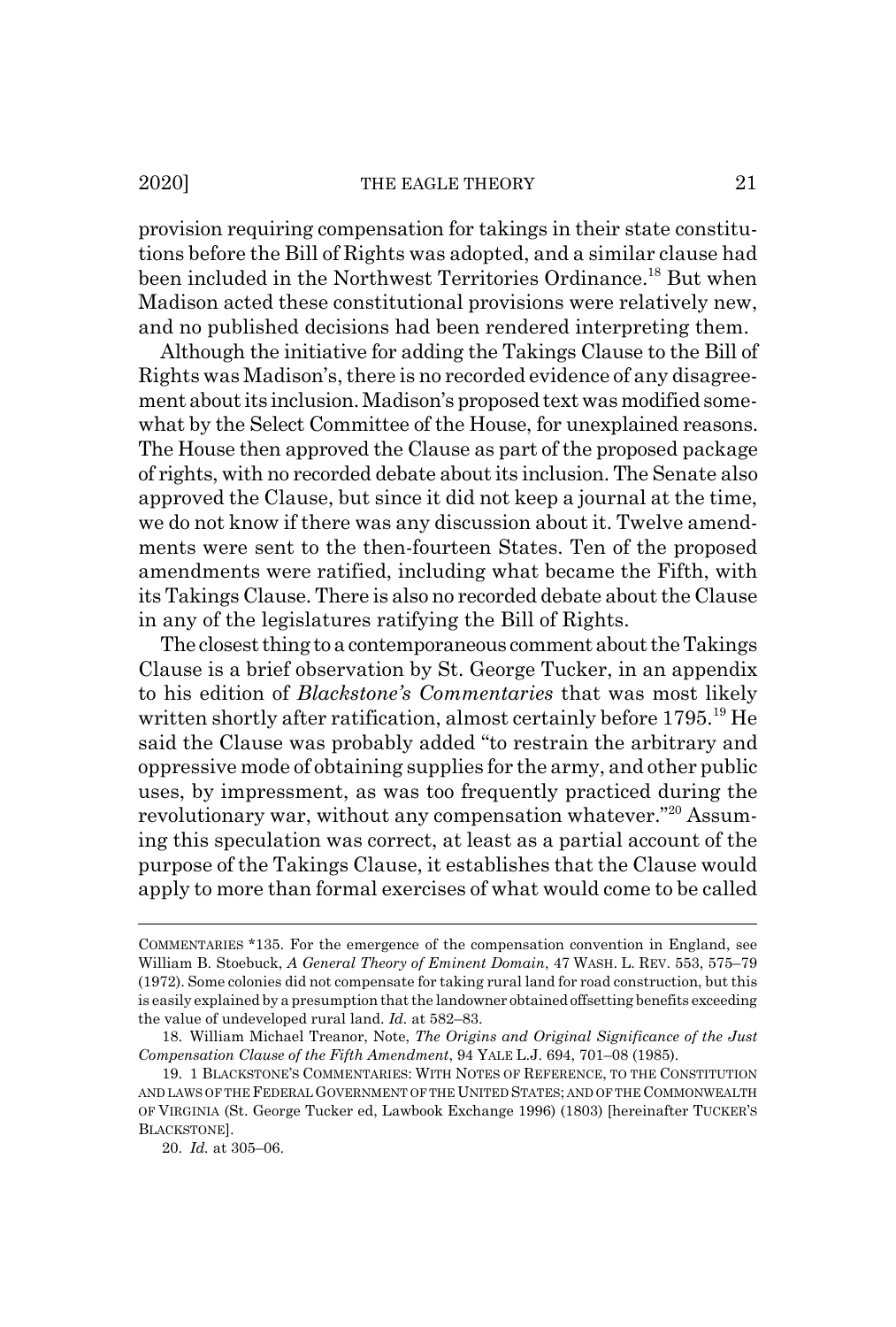eminent domain.<sup>21</sup> But Tucker's speculation does not suggest the Clause would apply to more than direct appropriations or seizures of private property.

Given that we know very little about the purpose or expected applications of the Clause, we should concentrate on what the text says in conjunction with settled propositions about property rights at the time the Bill of Rights was ratified in 1791. One thing we know, due to the researches of John Hart and William Treanor, is that the framing generation was familiar with some relatively aggressive regulations of the use of property and that colonial governments did not generally provide compensation when they adopted these regulations.22 For example, some jurisdictions required landowners to drain swamps on their property, on pain of forfeiture if they failed to do so.23 Of course, it was not anticipated that the new federal government would have any authority to adopt such regulations. But the new government clearly had the power to interfere with property in certain contexts, such as provisioning the military and providing for the construction of post roads.<sup>24</sup> Given the equanimity with which the proposed Takings Clause was greeted—and, perhaps more tellingly, given the widespread inclusion of virtually identical clauses in state constitutions adopted after the ratification of the Bill of  $Right's<sup>25</sup>$ the safe conclusion is that the Takings Clause was not understood to reflect any change in the legal status quo. That status quo included an increasingly widespread understanding that compensation should be given for compulsory acquisitions of private property by the government for public uses, but not for regulations of the use of property.

In short, the limited evidence about the origins of the Takings Clause reveals nothing that would suggest a specific intention on

<sup>21.</sup> The term "eminent domain" did not enter into legal usage in the United States until after the adoption of the Constitution and the Bill of Rights, the most notable point of entry being Chancellor James Kent's influential opinion in Gardner v. Trustees of Newburgh, 2 Johns. Ch. 162, 166 (N.Y. Ch. 1816) (using the phrase and citing to the works of Grotius, Pufendorf, and Bynkershoeck).

<sup>22.</sup> *See* John F. Hart, *Colonial Land Use Law and its Significance for Modern Takings Doctrine*, 109 HARV. L. REV. 1252, 1259–81 (1996); Treanor, *supra* note 18.

<sup>23.</sup> Hart, *supra* note 22, at 1257.

<sup>24.</sup> U.S. CONST. art. I, § 8, cl. 7, 16.

<sup>25.</sup> The federal Takings Clause did not originally apply to the states. Barron v. Baltimore, 32 U.S. (7 Pet.) 243 (1833). But most states, in emulation of the federal Constitution, soon adopted similar clauses in their respective state constitutions. *See* Kris W. Kobach, *The Origins of Regulatory Takings: Setting the Record Straight*, 1996 UTAH L. REV. 1211, 1229–30 (1996).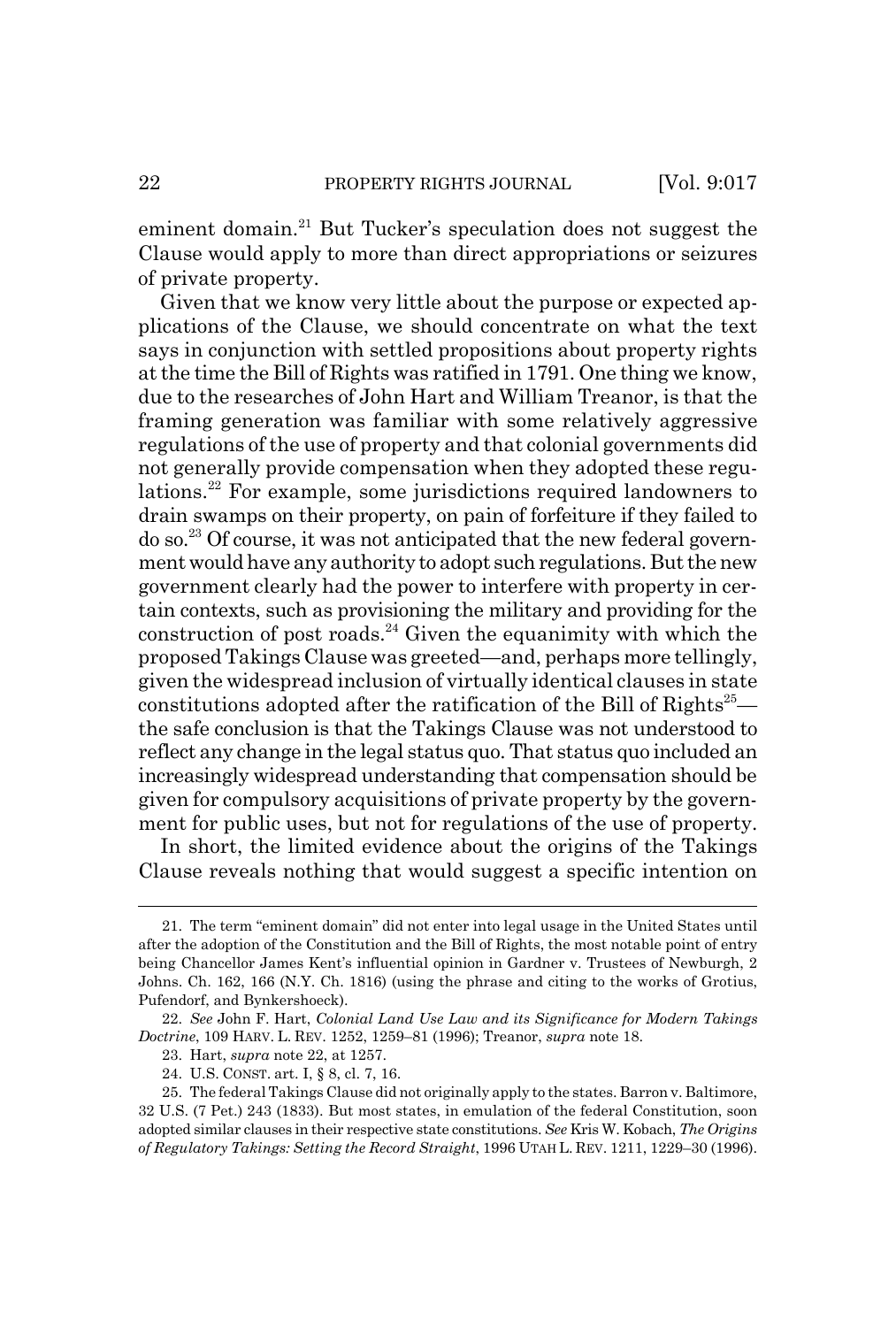the part of the Framers to adopt a regulatory takings doctrine. This has been seized upon by the opponents of regulatory takings as a reason to repudiate or at least limit the doctrine.<sup>26</sup> But even Michael Rappaport, who styles himself "a friend of both economic liberty and originalism," has ruefully concluded that "on the available evidence, the original meaning of the Fifth Amendment does not cover regulatory takings."27

Does this mean that it is not possible, consistent with originalist premises, to interpret the Takings Clause as justifying a regulatory takings doctrine? Rappaport's specific suggestion for avoiding this conclusion warrants a brief discussion. He argues that although the Framers did not contemplate a regulatory takings doctrine in 1791, it is possible that such a doctrine was understood to be incorporated in the Fourteenth Amendment, adopted in 1868.<sup>28</sup> If true, this would mean, on originalist grounds, that the federal government is not constrained by a regulatory takings doctrine, but the states are.

There are two difficulties with this argument. First, the Supreme Court, in considering incorporation, has come to the view that the original provisions of the Bill of Rights and the versions incorporated in the Fourteenth Amendment must be given the same meaning.29 This would seem to preclude a two-tier protection against uncompensated takings, with regulatory takings covered by the incorporated provision but not by the original Takings Clause. Second, in deciding which provisions of the Bill of Rights should be incorporated in the Fourteenth Amendment, the Court has said that this turns on whether the provision in question is a fundamental right "necessary to our system of ordered liberty."30 This in turn requires an historical inquiry into whether the right was considered fundamental both in 1791, when the Bill of Rights was adopted, and in 1868, when the Fourteenth Amendment was adopted.<sup>31</sup>

<sup>26.</sup> *See, e.g.*, Lucas v. S.C. Coastal Council, 505 U.S. 1003, 1059–60 (1982) (Blackmun, J., dissenting).

<sup>27.</sup> Michael B. Rappaport, *Originalism and Regulatory Takings: Why the Fifth Amendment May Not Protect Against Regulatory Takings, But the Fourteenth Amendment May*, 45 SAN DIEGO L. REV. 729, 731 (2008).

<sup>28.</sup> *Id.* at 749.

<sup>29.</sup> McDonald v. City of Chicago, 561 U.S. 742, 765–66 (2010).

<sup>30.</sup> *Id.* at 778.

<sup>31.</sup> *Id.* at 767–77.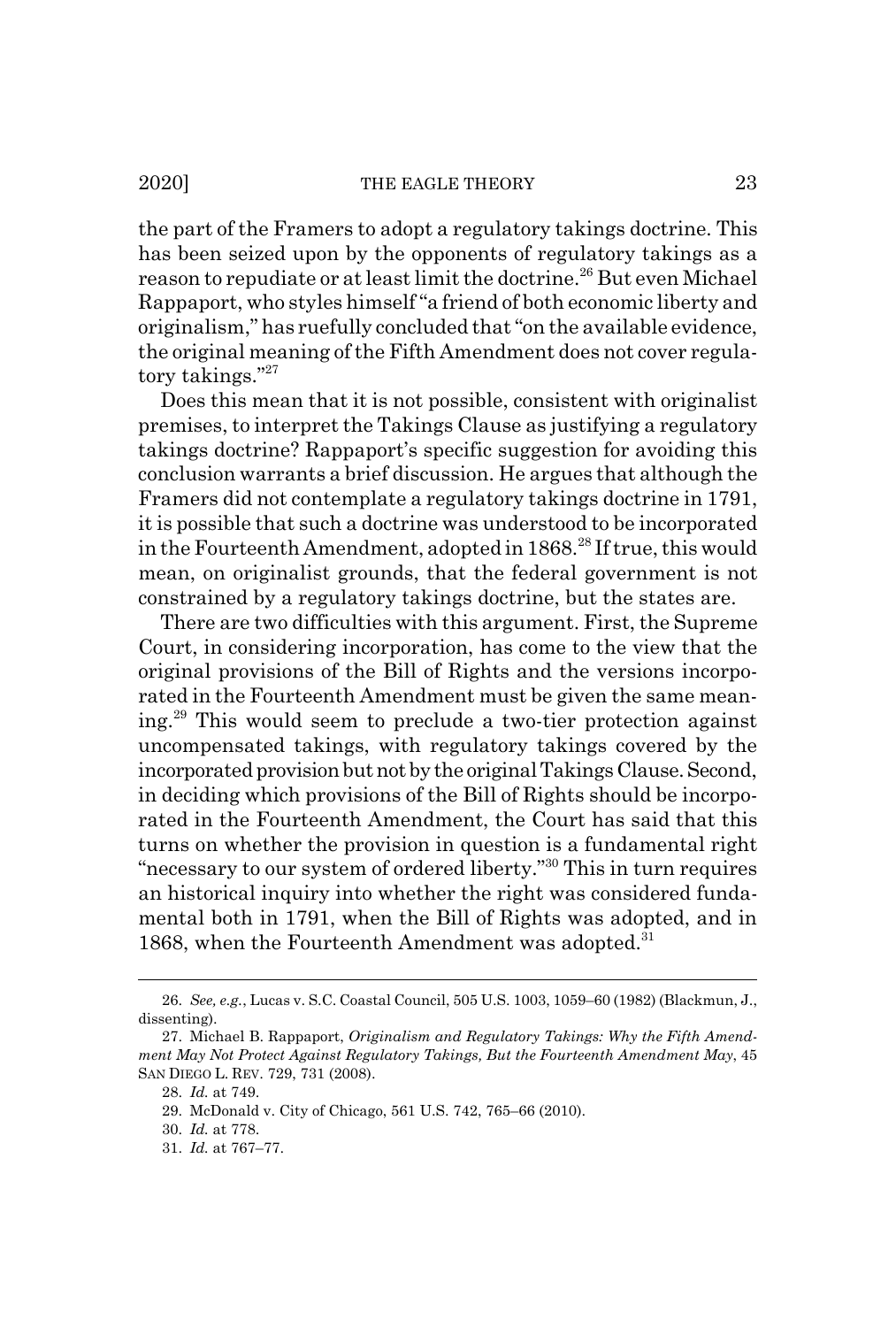Rappaport's own assessment of the evidence is that the Framers did not regard protection against regulatory takings as a fundamental right in 1791. The evidence as of 1868 is admittedly more mixed. As of that date, there were virtually no judicial decisions construing the Takings Clause of the Fifth Amendment. Nor was there any settled practice about the scope of the Clause. When the federal government needed to exercise the power of eminent domain, it called upon the states to do so.32 Still, a number of state courts began to struggle with the line between compensable takings and non-compensable regulations in the antebellum period, and some of these decisions extended the obligation to compensate to what we would today call regulatory takings.<sup>33</sup> They did not attribute any obligation to compensate to an understanding of the federal Takings Clause. The dominant theme of these decisions, as documented by Eric Claeys, was that compensation for interference with certain uses of property was required as a matter of natural right.<sup>34</sup> To the extent that legal sources were cited for this conclusion, the decisions referred variously to Blackstone, the common law, the Contracts Clause, various state constitutional provisions such as law of the land or due process clauses, and—occasionally—to state takings clauses.35 So, the problem of regulatory takings had raised its head in the state courts. But it would be a stretch to conclude from this "chaotic collage" of decisions36 that a right to compensation for regulatory takings had come to be recognized as a fundamental right, such that it was understood to be an incorporated into the Fourteenth Amendment.

What are the implications of this generally negative conclusion about the original understanding of the Takings Clause (in either its original or incorporated form) for the modern regulatory takings doctrine? Epstein seeks to avoid the implications of this history by making a move that has become familiar in recent constitutional theory—he seeks to identify the original understanding of the Clause at a very high level of generality, one sufficiently abstract to support

<sup>32.</sup> *See* William Baude, *Rethinking the Federal Eminent Domain Power*, 122 YALE L.J. 1738, 1762–91 (2013).

<sup>33.</sup> *See generally* Kobach, *supra* note 25, at 1229–34.

<sup>34.</sup> Eric Claeys, *Takings, Regulations, and Natural Property Rights*, 88 CORNELL L. REV. 1549, 1574–1604 (2003). *See also* J. A. C. Grant, *The "Higher Law" Background of the Law of Eminent Domain*, 6 WIS. L. REV. 67, 71–81 (1931).

<sup>35.</sup> Kobach, *supra* note 25, at 1229–34, 1238 n.130.

<sup>36.</sup> *Id.* at 1233.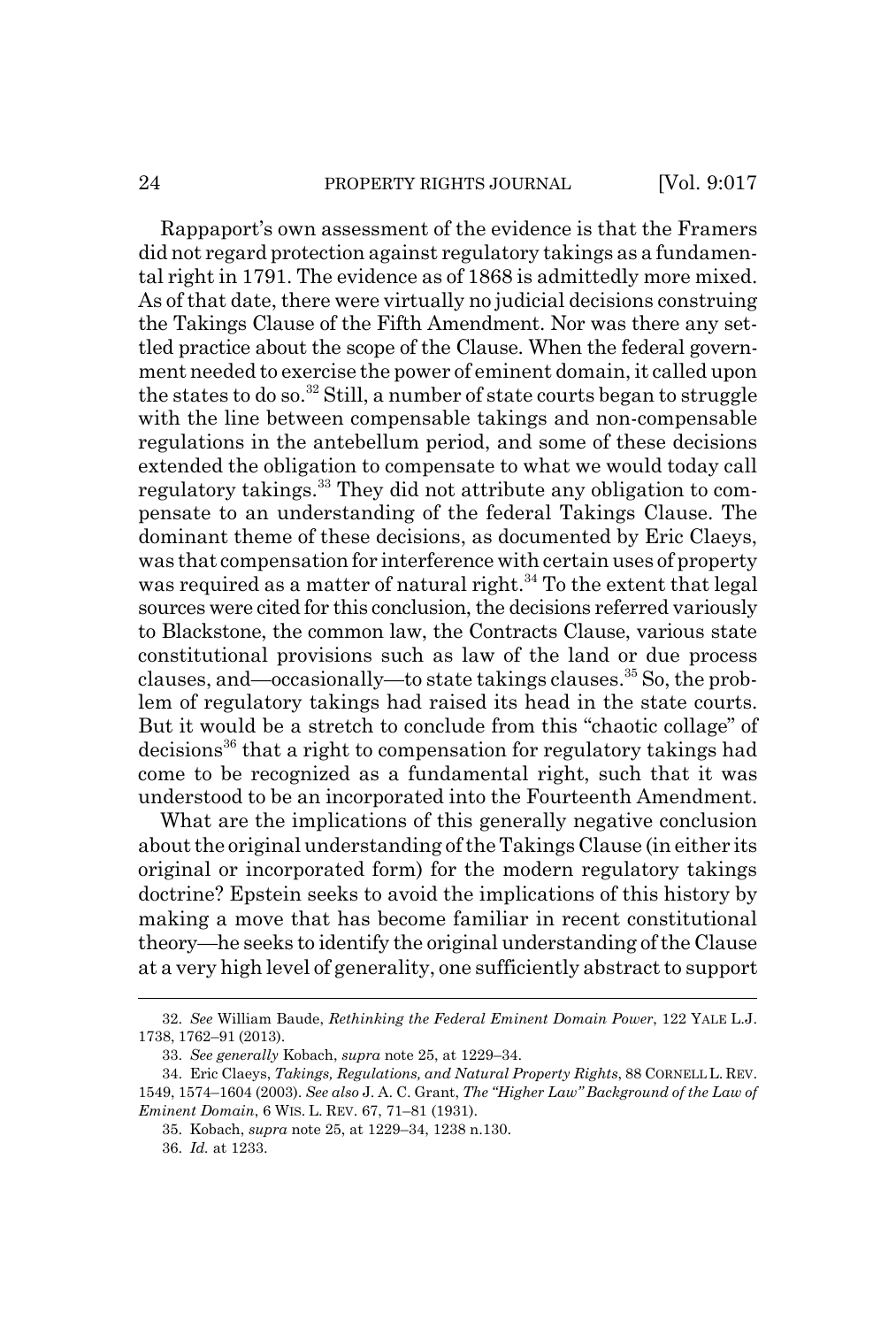the idea of regulatory takings.<sup>37</sup> In particular, he argues that the Clause embodies a commitment by the framing generation to a Lockean philosophy that would preclude any effort by government to alter the distribution of wealth. The Epstein version of the Framers' aspirations gains some support from the research of Jennifer Nedelsky, which shows that members of the framing generation strongly venerated property and (some of them anyway, namely James Madison) were fearful about the prospect of future majorities undermining the security of property through aggressive measures of redistribution.38 But originalism, if it is to be meaningful, must remain faithful not just to the presumed ends that motivated the Framers, but also to the means they selected for realizing those ends. There is no evidence that the founding generation thought the Takings Clause would be the vehicle for reigning in future democratic efforts to level the distribution of property. The limited powers of the federal government and the checks and balances embedded in the new Constitution were the first line of defense against this. The Contracts Clause and the Due Process Clause of the Fifth Amendment (and later the Fourteenth)—understood to mean that one could not be deprived of property without a judicial trial—were a second line of defense.39 This is more or less how things played out up through the end of the nineteenth century. The federal government remained small and the states were held in check by the Contracts Clause and, later, by what came to be called substantive due process. The Takings Clause was largely a no-show.

For different reasons, the modern Supreme Court's vision of the Takings Clause as a complex structure of per se rules and a three-part ad hoc balancing test that applies to both the federal government

<sup>37.</sup> Epstein in this respect anticipates constitutional theories like that of Jack Balkin. *See, e.g.*, JACK BALKIN,LIVING ORIGINALISM 6–7 (2011) (arguing that originalism does not require adherence to the "original expected application" of broad constitutional principles but instead requires us to "apply them to our own circumstances in our own time.").

<sup>38.</sup> JENNIFER NEDELSKY, PRIVATE PROPERTY AND THE LIMITS OF AMERICAN CONSTITUTION-ALISM 27–28, 204–05 (1990).

<sup>39.</sup> The Contracts Clause was the most frequently litigated federal constitutional provision limiting the powers of the states prior to the adoption of the Fourteenth Amendment. *See* BENJAMIN FLETCHER WRIGHT, THE CONTRACT CLAUSE OF THE CONSTITUTION xii, 92, 95 (1938). On the understanding that the due process clauses meant that one could not be deprived of life, liberty, or property without a judicial trial, *see* Edward J. Eberle, *Procedural Due Process: The Original Understanding*, 4 CONST. COMMENT. 339 (1987).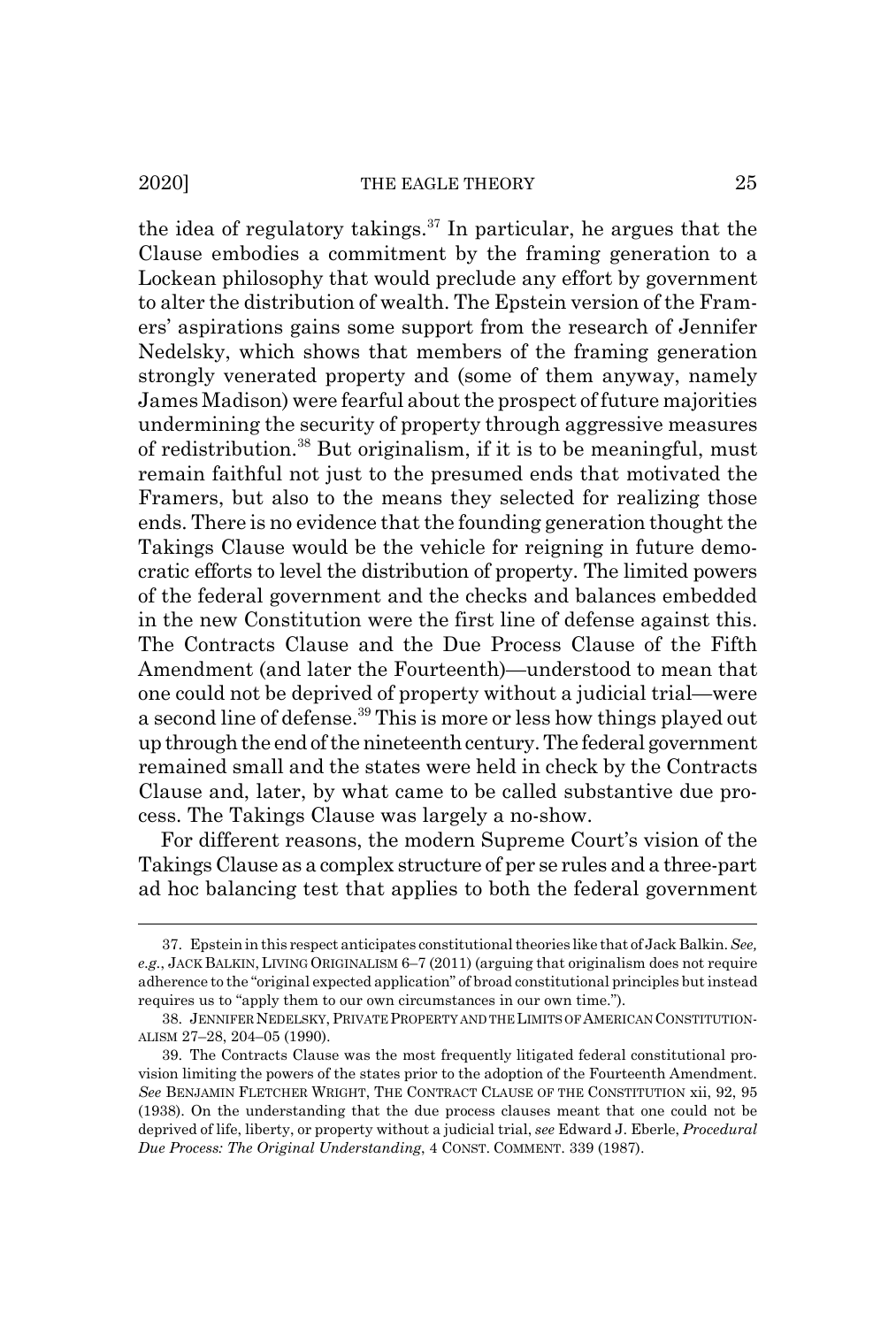and the states also bears no resemblance to the likely understanding of the framing generation. The Court's doctrine is a quintessential version of common-law constitutionalism, cobbled together from notions about the police power that originated under the Contracts Clause and the Commerce Clause and ideas about the importance of preventing interference with vested rights drawn from substantive due process.<sup>40</sup>

The Eagle theory, or at least my understanding of it, probably comes the closest to an interpretation that can be squared with the original understanding. Start with twin assumptions that were widely shared at the time of the Founding. One is that seizures of property for a public use require the payment of just compensation. This seems like the minimal understanding that can be extracted directly from the language of the Takings Clause, read in light of the widespread practice of compensating for forced acquisitions of property by the government. The other is that measures that could be characterized as a form of public nuisance regulation do not require any payment of compensation.41 Public nuisance law had been around since the fifteenth century, and had never been thought to require compensation. A central problem created by these twin understandings is that they create an incentive for the government to characterize appropriations of property that should require compensation as a type of public nuisance regulation, or as it came to be called, a police power measure.42 This is because the government will always be tempted to avoid paying for public projects if this will incur the displeasure of taxpayers or limit what the government can otherwise do with its finite resources. The need to prevent evasion of the compensation requirement provides the nub of the Eagle theory: if the government is acquiring for public use what can fairly be characterized as "private property," then it must pay just compensation, regardless of how the government labels the proceeding.

There is, I hasten to acknowledge, no evidence that any of the Framers foresaw the potential conflict created by the overlap between

<sup>40.</sup> *See* Bradley C. Karkkainen, *The Police Power Revisited: Phantom Incorporation and the Roots of the Takings "Muddle"*, 90 MINN. L. REV. 826, 831 (2006) ("[T]he *Penn Central* Court attempted to weave a unified takings doctrine out of a pastiche of Fourteenth Amendment substantive due process and Fifth Amendment Takings Clause precedents.").

<sup>41.</sup> DANA & MERRILL, *supra* note 15, at 15–19.

<sup>42.</sup> *See, e.g.*, Steven J. Eagle, *A Prospective Look at Property Rights and Environmental Regulation*, 20 GEO. MASON L. REV. 725, 752 (2013).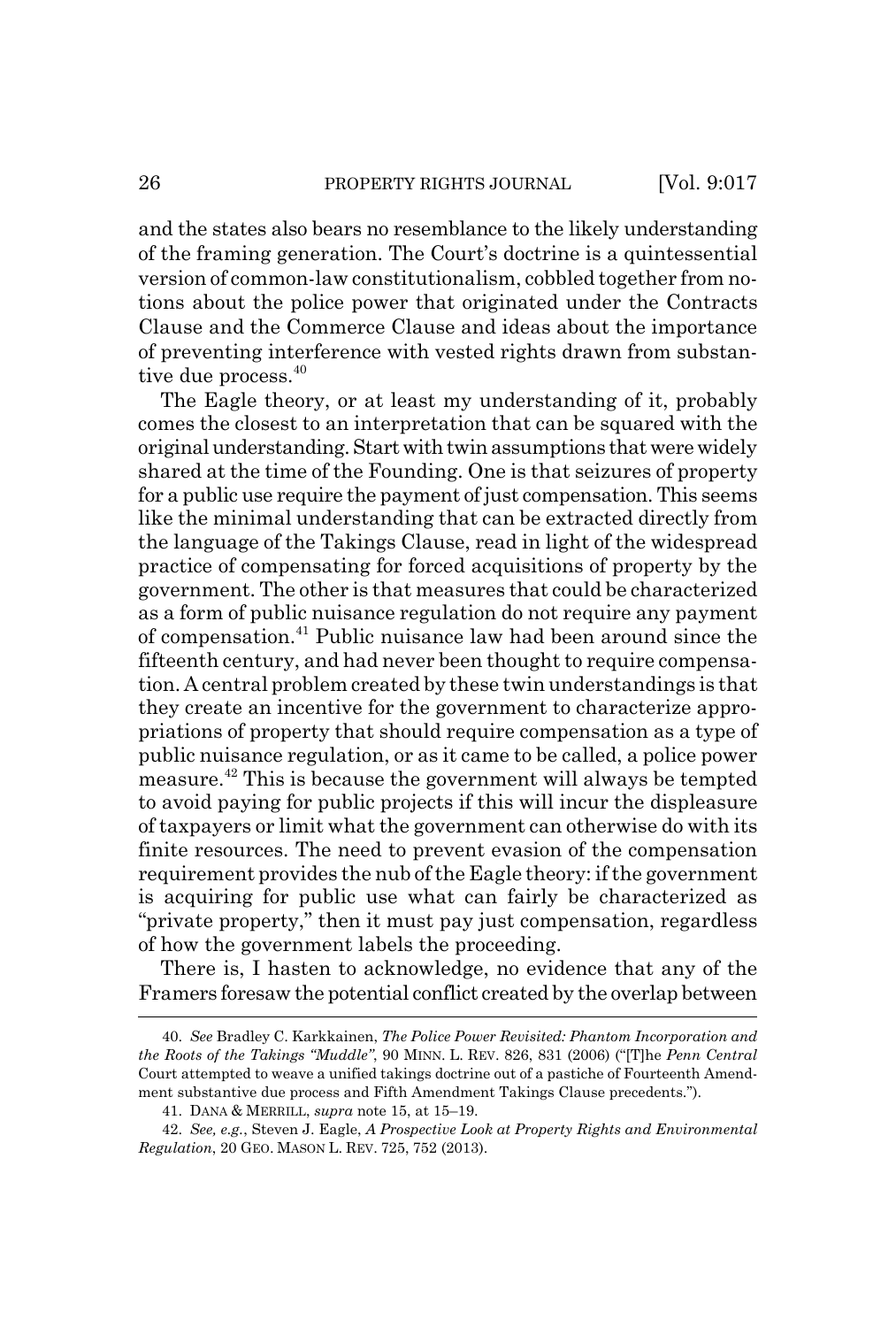the just compensation requirement and the police power and the dramatic difference in the consequences of proceeding under one power rather than the other—compensation required by takings of property for public use, no compensation required by the police power. But that is not surprising. The notion that compensation was required for takings as a matter of constitutional right was new, and the potential conflict between this understanding and the long-standing understanding that public nuisances can be abated without compensation had not yet emerged in any concrete setting. Nevertheless, had the Framers' attention been drawn to the potential conflict, it is hard to imagine they would want the legislature to have unreviewable discretion to decide which power it was exercising. They would have wanted the courts to develop some kind of doctrine to prevent the government from denying any obligation to compensate when it is in fact engaged in something that is the functional equivalent of eminent domain. This much, in fact, can be inferred from St. George Tucker's comment about the likely purpose of the Takings Clause.<sup>43</sup> Impressment of supplies by military units on the move is not a formal exercise of eminent domain—it is a straightforward seizure of assets by an agency of the government, albeit one for a public use.

In sum, although the evidence is admittedly scant, I would submit that the Eagle theory scores higher on the scale of original understanding or purpose than its two rivals. The argument is a simple one: the framing generation would not want a right established by the Constitution to be easily evaded or circumvented through a manipulation of labels. Thus, they would have endorsed the idea of regulatory takings, understood to be an anti-evasion or anti-circumvention doctrine.

#### II. CONTEMPORARY ACCEPTABILITY

Another ground for assessing the three paths to a regulatory takings doctrine is to ask which interpretation is most likely to receive general assent today, at least within the larger legal community, which of course includes judges. As is the case with other constitutional doctrines, the legal community is divided today about the appropriate scope of the regulatory takings doctrine. Those who favor

<sup>43.</sup> *See* TUCKER'S BLACKSTONE, *supra* note 19.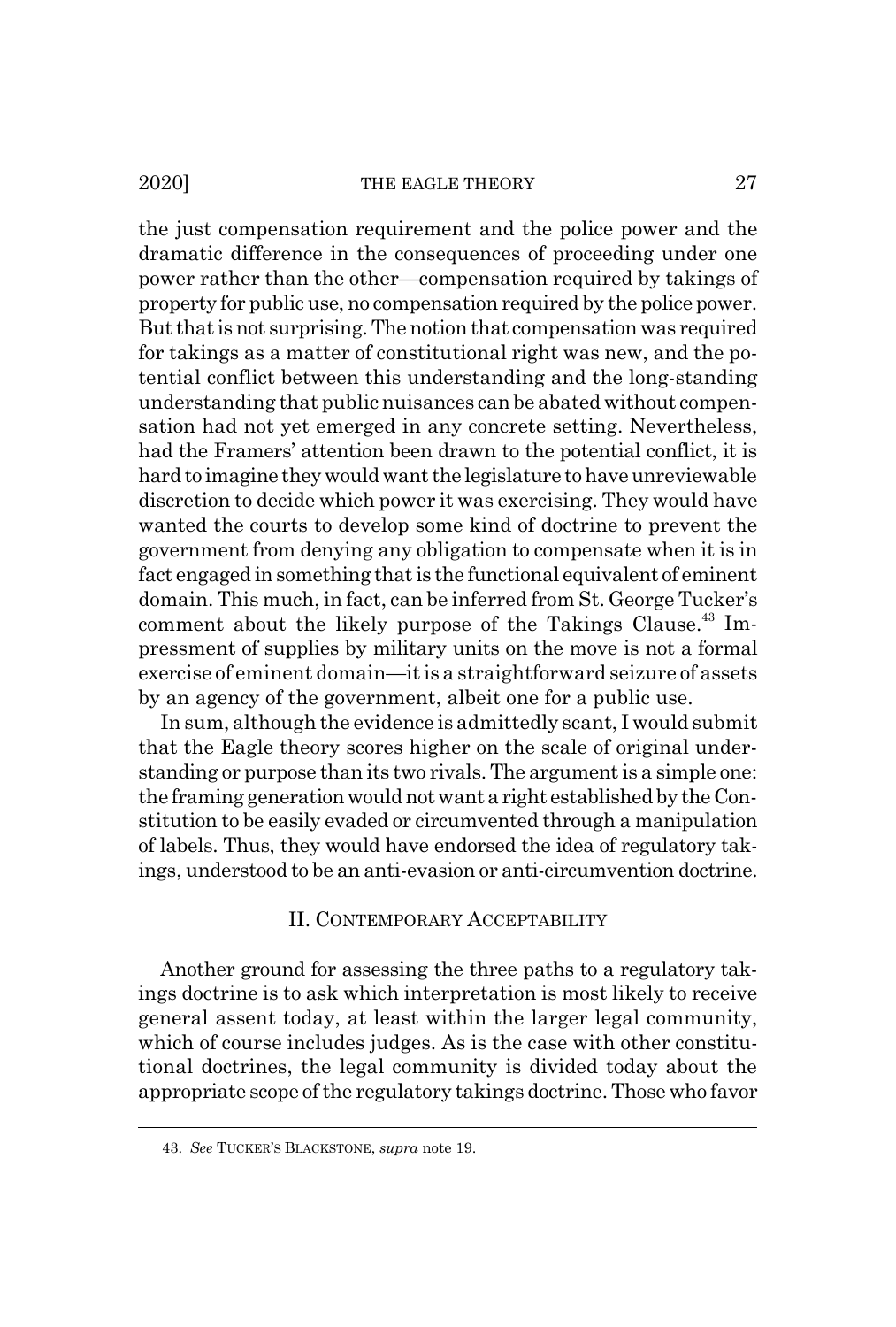broad protection of the environment and aggressive land-use controls worry that the regulatory takings doctrine will unduly inhibit such measures.44 They tend to favor repudiation of the doctrine, limiting the Takings Clause to explicit appropriations or seizures of property for public uses, or at least confining the doctrine to the *Penn Central* ad hoc standard, which rarely results in a finding of takings liability.<sup>45</sup> Those who are skeptical about big government, and worry about the potential of regulation to favor special interests or simply to sap economic growth, tend to favor some device for "internalizing" the  $costs$  of regulation to the government.<sup>46</sup> A broad regulatory takings doctrine is often touted as something that would do the trick. $47$ 

The three interpretations of the Clause outlined above tend to line up with these broader preferences about the scope of government. Each interpretation is associated with a legal/political theory, which can be ranked from extremely bold to highly modest. Unsurprisingly, the modest theory is the one most likely to achieve broad assent within the legal community.

Epstein's path to the regulatory takings doctrine is based on a very aggressive legal/political theory, namely, that the Constitution is designed to prevent deliberate redistribution of wealth by legislatures.<sup>48</sup> Whether this was the shared view at the time of the framing of the Takings Clause is debatable at best. The theory, or something like it, had a following in the late nineteenth century, for example in the scholarship of Christopher Tiedeman.<sup>49</sup> But it would be an

<sup>44.</sup> Lucas v. S.C. Coastal Council, 505 U.S. 1003, 1075–76 (1992) (Stevens, J., dissenting). *See also, e.g.*, John D. Echeverria, Koontz*: The Very Worst Takings Decision Ever?*, 22 N.Y.U. ENVTL. L.J. 1, 2–3 (2014).

<sup>45.</sup> For those favoring repudiation, *see, e.g.*, William Michael Treanor, *Keynote Address: Litigating Takings Challenges to Land Use and Environmental Regulations*, 36 VT. L. REV. 503, 504 (2012); William Michael Treanor, *Take-ings*, 45 SAN DIEGO L. REV. 633 (2008). For those favoring limiting the doctrine to the *Penn Central* ad hoc standard, *see, e.g.*, *Lucas*, 505 U.S. at 1047 (Blackmun, J., dissenting).

<sup>46.</sup> *See* DANA &MERRILL*, supra* note 15, at 41–46 (discussing the fiscal illusion theory for compensation).

<sup>47.</sup> *See, e.g.*, Michael A. Heller & James E. Krier, *Deterrence and Distribution in the Law of Takings*, 112 HARV. L. REV. 997, 999 (1999).

<sup>48.</sup> *See* EPSTEIN, *supra* note 2, at 295–303. *See generally* Thomas W. Merrill, *Rent Seeking and the Compensation Principle,* 80 NW. U. L. REV. 1561 (1987).

<sup>49.</sup> CHRISTOPHER G.TIEDEMAN, A TREATISE ON THE LIMITATIONS OF POLICE POWER IN THE UNITED STATES 4 (1886). *See generally* Louise A. Halper, *Christopher G. Tiedeman, 'Laissez-Faire Constitutionalism' and the Dilemmas of Small-Scale Property in the Gilded Age*, 51 OHIO ST. L.J. 1349, 1352–54 (1990).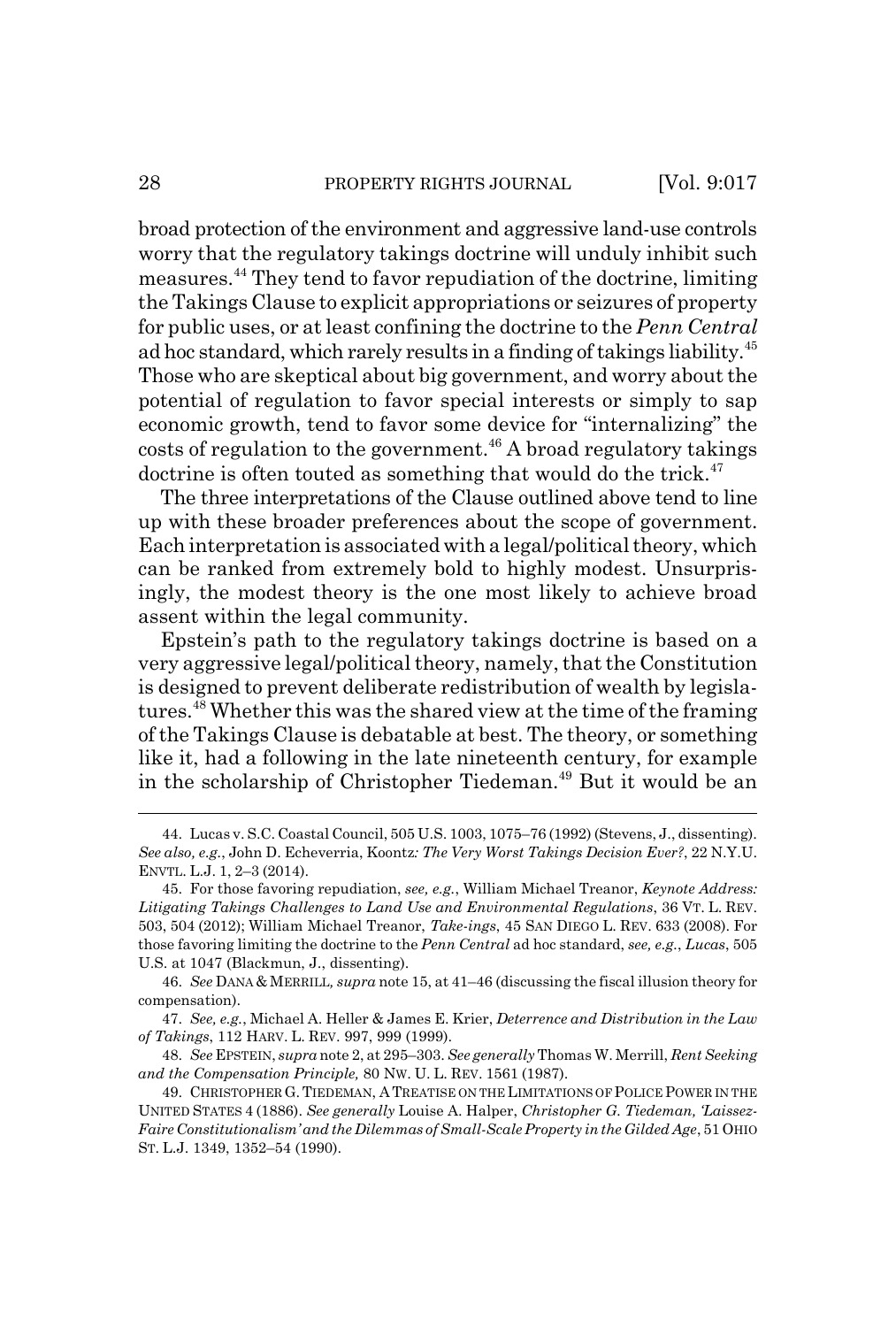understatement to say that it is controversial today. Government at all levels engages in various programs of wealth redistribution, sometimes to benefit the poor, sometimes the rich. The dominant political trope today, at least on the left, is to demand more redistribution, in the direction from rich to poor. So, Epstein scores poorly on the dimension of reflecting a theory likely to elicit the consent of the contemporary legal community.

The theory that animates the Supreme Court's path to the regulatory takings doctrine is more difficult to discern, since the Court speaks through different voices in different opinions. I would contend, however, that the dominant theme that underlies the Court's jurisprudence is the importance of respecting people's reasonable expectations about the permitted uses of their property. This is reflected in the Court's fondness for quoting the line from *Armstrong v. United States* that the government should not force "some people alone to bear public burdens which, in all fairness and justice, should be borne by the public as a whole."50 It is a central theme of the Court's foundational decision, *Penn Central*, which concluded that the historical preservation order attached to Penn Station in New York did not "interfere in any way with the present uses of the Terminal" nor did it deprive the owner of an adequate return on original investment.<sup>51</sup> The theme is echoed in subsequent decisions, including those that carve out exceptions to *Penn Central* such as *Loretto* and *Lucas.Loretto* says that permanent invasions are uniquely unsettling to the expectations of owners about their ability to control what happens on their land.52 *Lucas* says that the "historical compact" which underlies the Takings Clause is the ability to make some productive use of the land.53 Most recently in *Murr v. Wisconsin*, the Court said that the dimensions of a parcel of land, for regulatory takings purposes, should be based on the owner's reasonable expectations about the scope of the parcel.<sup>54</sup>

I suspect the Court's invocation of protecting reasonable expectations about property would garner significant support in an opinion poll. This no doubt explains why the Court has gravitated to this

<sup>50.</sup> Armstrong v. United States, 364 U.S. 40, 49 (1960).

<sup>51.</sup> Penn Cent. Transp. Co. v. New York City, 438 U.S. 104, 136 (1978).

<sup>52.</sup> Loretto v. Teleprompter Manhattan CATV Corp., 458 U.S. 419, 432 (1982).

<sup>53.</sup> Lucas v. S.C. Coastal Council, 505 U.S. 1003, 1028 (1992).

<sup>54.</sup> Murr v. Wisconsin, 137 S. Ct. 1933, 1938 (2017).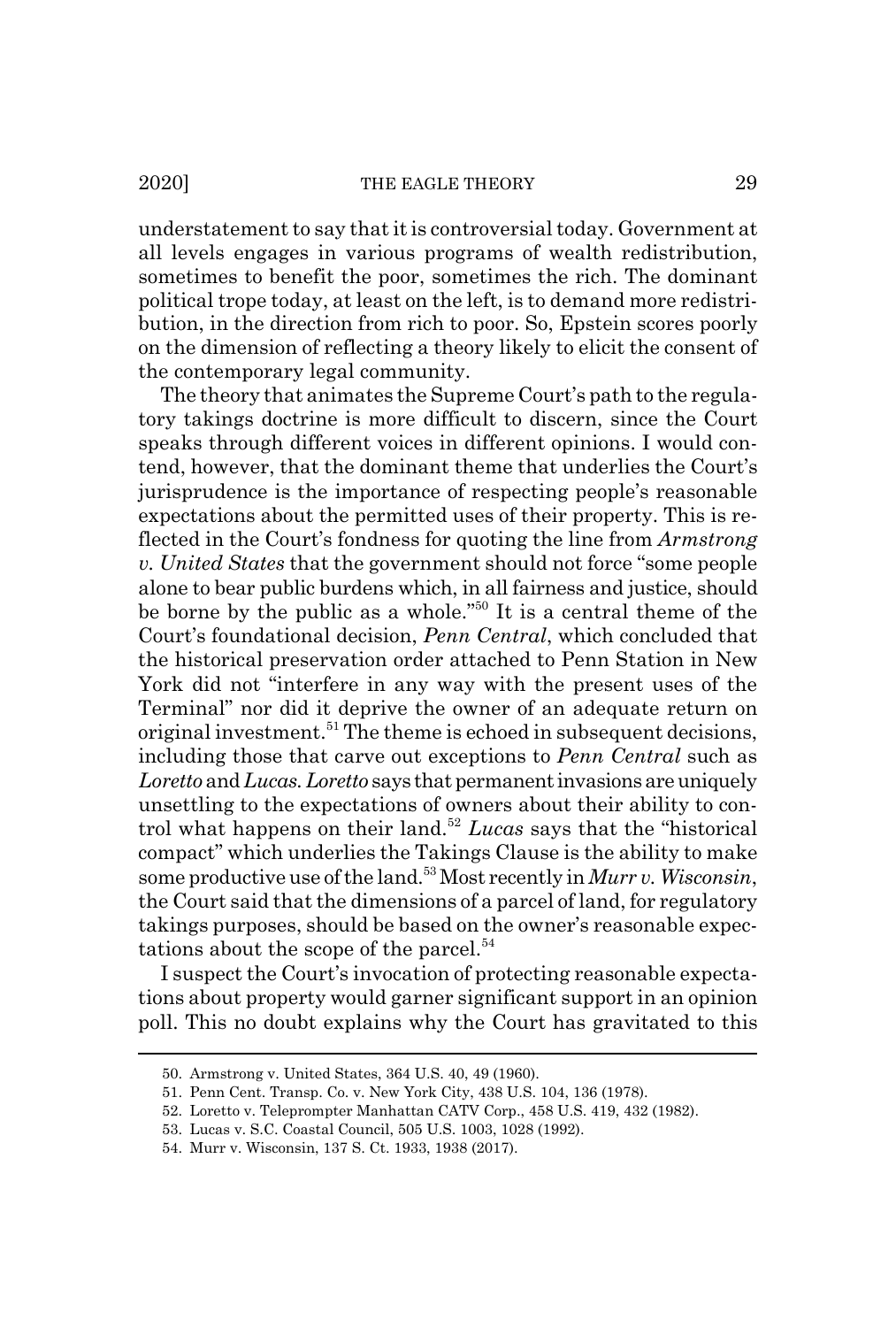#### 30 PROPERTY RIGHTS JOURNAL [Vol. 9:017

notion. In this sense the Court's theory, stated in the abstract, enjoys more consensual support than does Epstein's. Yet the Court's *Penn Central* doctrine is employed to protect reasonable expectations on a very limited basis. Reasonable expectations are protected only if embodied in discrete assets; extreme or retroactive liabilities not attached to specific assets, including retroactive taxes, are not covered by the Takings Clause.<sup>55</sup> Reasonable expectations are largely protected if a regulation interferes with existing uses, but not if it interferes with prospective uses.<sup>56</sup> Sometimes compensation is denied if the owner is on notice that the property is subject to regulation, thus defeating any claim of expectations;<sup>57</sup> on other occasions, compensation is ordered even if the owner is on notice, often for years, that a costly regulation applies to the property, making it unlikely that there is any disappointed expectation at all.<sup>58</sup> So the Court's approach invokes a theory with broad appeal, but its decisions fail to conform consistently to what the theory seems to demand.

The Eagle theory, it seems to me, scores the best in terms of reflecting a theory likely to achieve widespread assent in the legal community. The Eagle theory is very modest. As noted above, it is a simple anti-circumvention theory. Everyone agrees that the Takings Clause requires the government to pay just compensation when it explicitly condemns property using the power of eminent domain or

57. *E.g.*, Connolly v. Pension Benefit Guar. Corp., 475 U.S. 211, 227 (1987); Ruckelshaus v. Monsanto Co.*,* 497 U.S. 986, 1006 (1984).

<sup>55.</sup> Eastern Enters. v. Apfel, 524 U.S. 498, 539–40 (1998) (Kennedy, J. concurring in part and dissenting in part); *id.* at 554 (Breyer, J. dissenting) (general liabilities not covered); Koontz v. St. John's River Water Mgmt., 570 U.S. 595, 615 (2013) (reaffirming that taxes are not covered).

<sup>56.</sup> The greater solicitude for developed relative to undeveloped property is reflected most prominently in the exception to zoning laws for nonconforming uses. *See* ROBERT C. ELLICKSON & VICKI L.BEEN,LAND USE CONTROLS 197–209 (3d ed. 2005). Developed property, on this understanding, must be exempt from zoning measures that would require termination of an existing use, or at least must be allowed a period of amortization before being downzoned. Undeveloped property is immediately subject to restrictive regulations. The distinction has been developed primarily by state courts and grows out of nineteenth century doctrine protecting "vested rights." A number of Supreme Court decisions, including *Penn Central*, indirectly reflect it. *See Penn Cent. Transp. Co.*, 438 U.S. at 136–37 (noting that the historic preservation order did not interfere with the railroad's existing uses of the terminal but only prevented exploitation of air rights which had not been developed).

<sup>58.</sup> Compare *Ruckelshaus*, 497 U.S. 986 (notice of regulation defeats expectations), *with* Horne v. U.S. Dep't of Agric., 135 S. Ct. 2419 (2015) (notice of regulation not relevant), *and* Palazzollo v. Rhode Island, 533 U.S. 606 (2001) (notice relevant but not conclusive as to owner expectations).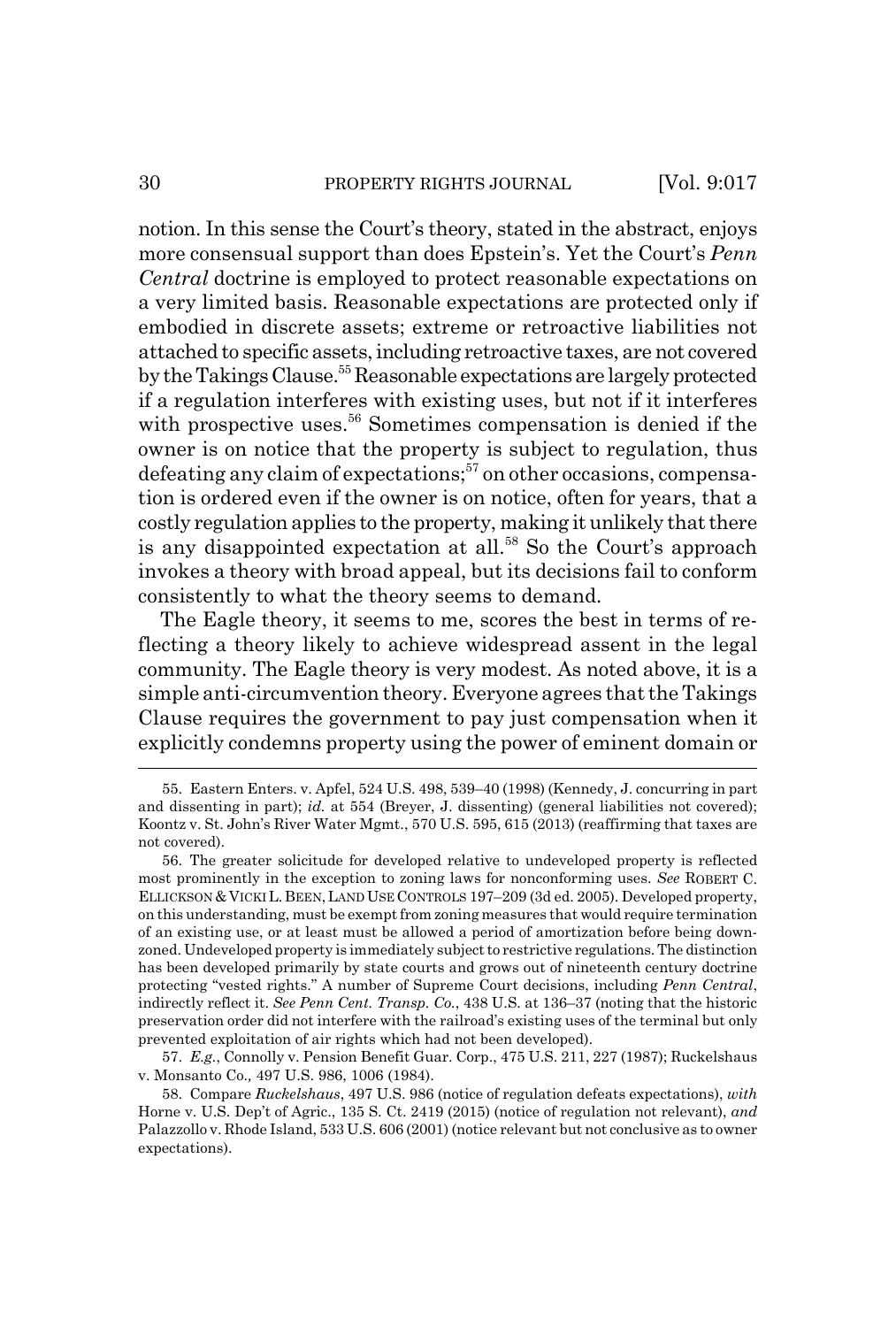engages in deliberate expropriation to acquire property for a public use. But everyone also agrees that no compensation is required when the government uses its police power to eliminate nuisances or other widespread social harms. These shared understandings create a sharp discontinuity depending on which power the government is asserting. The regulatory takings doctrine, on this theory, is the rubric that courts use to prevent circumventions of the compensation requirement associated with takings of property for a public use. The justification for the doctrine is the need to maintain good faith observance of an acknowledged constitutional command.

I would note in this connection that the decision conventionally identified as launching the regulatory takings doctrine (at least as a matter of federal constitutional law) rests in significant part on the anti-circumvention theory. As Justice Holmes wrote for eight Justices in *Pennsylvania Coal Co. v. Mahon* (only Justice Brandeis dissented):

Government hardly could go on if to some extent values incident to property could not be diminished without paying for every such change in the general law. As long recognized, some values are enjoyed under an implied limitation and must yield to the police power. But obviously the implied limitation must have its limits, or the contract and due process clauses are gone.<sup>59</sup>

As he elaborated a few paragraphs later:

The protection of private property in the Fifth Amendment presupposes that it is wanted for public use, but provides that it shall not be taken for such use without just compensation. A similar assumption is made in the decisions upon the Fourteenth Amendment. When this seemingly absolute protection is found to be qualified by the police power, the natural tendency of human nature is to extend the qualification more and more until at last private property disappears. But that cannot be accomplished in this way under the Constitution of the United States. $60$ 

These are clear invocations of the anti-circumvention idea, although not expressed in those terms. Although *Penn Coal* is frequently cited for other propositions, the decision rests in significant part on the

<sup>59.</sup> Pa. Coal Co. v. Mahon, 260 U.S. 393, 413 (1922).

<sup>60.</sup> *Id.* at 415 (citation omitted).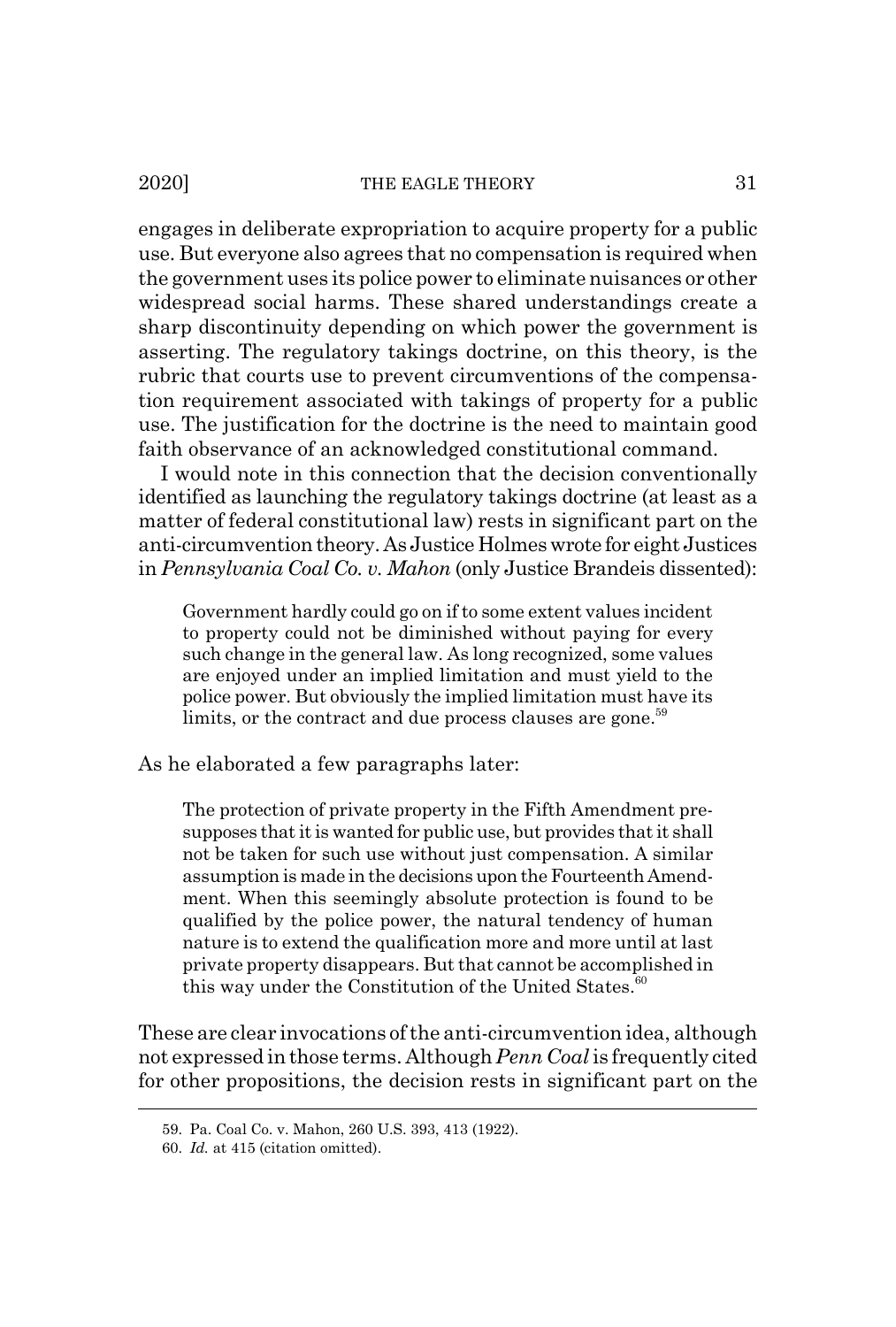idea that an express requirement of constitutional law cannot be evaded by the expansive interpretation of another government power that effectively nullifies it. The common-sense appeal of this proposition may explain why the decision was nearly unanimous, and why it continues to be invoked (although not for its precise holding) today.

There is more. Another theme of *Penn Coal* is that the Pennsylvania anti-subsidence statute required the payment of compensation because it had the effect of "taking"—literally—a discrete form of private property. Under Pennsylvania law, the right of surface support could be waived as part of a conveyance of the subsurface mineral estate. And a predecessor of the Mahons had executed just such a waiver. The Kohler Act, which required that surface support be maintained for persons like the Mahons, thus had the effect of nullifying a previous waiver of surface support. In arguing the case, the Coal Company cleverly described the right of surface support as a "third estate" recognized by Pennsylvania law, along with the right to the surface and the right to the subsurface minerals.<sup>61</sup> This made it sound like a free-standing property right—one which had been forcibly transferred from the Coal Company to the Mahons by the legislature. As Holmes put it, "[a]s applied to this case the statute is admitted to destroy previously existing rights of property and contract."62 On this reading of *Penn Coal*, the decision not only justifies the regulatory takings doctrine as an anti-circumvention measure, it implements that rationale by asking whether the government's exercise of the police power has taken "private property." In other words, the Court's foundational regulatory takings decision rests on the Eagle theory.

### III. PREDICTABILITY AND LITIGATION COSTS

A third basis for assessing the competing theories is whether they are likely to reach relatively predictable outcomes and, relatedly, how expensive they are to litigate. Epstein's theory fares reasonably well under this criterion, since every regulation that affects the value of any incident of property is prima facie a taking. All the action occurs in asking whether the regulation is designed to rectify a previous

<sup>61.</sup> Stewart E. Sterk, *The Federalist Dimension of Regulatory Takings Jurisprudence*, 114 YALE L.J. 203, 214 n.50 (2004); Carol M. Rose, Mahon *Reconstructed: Why the Takings Issue Is Still a Muddle*, 57 CAL. L. REV. 561, 563 (1984).

<sup>62.</sup> *Pa. Coal*, 260 U.S. at 413.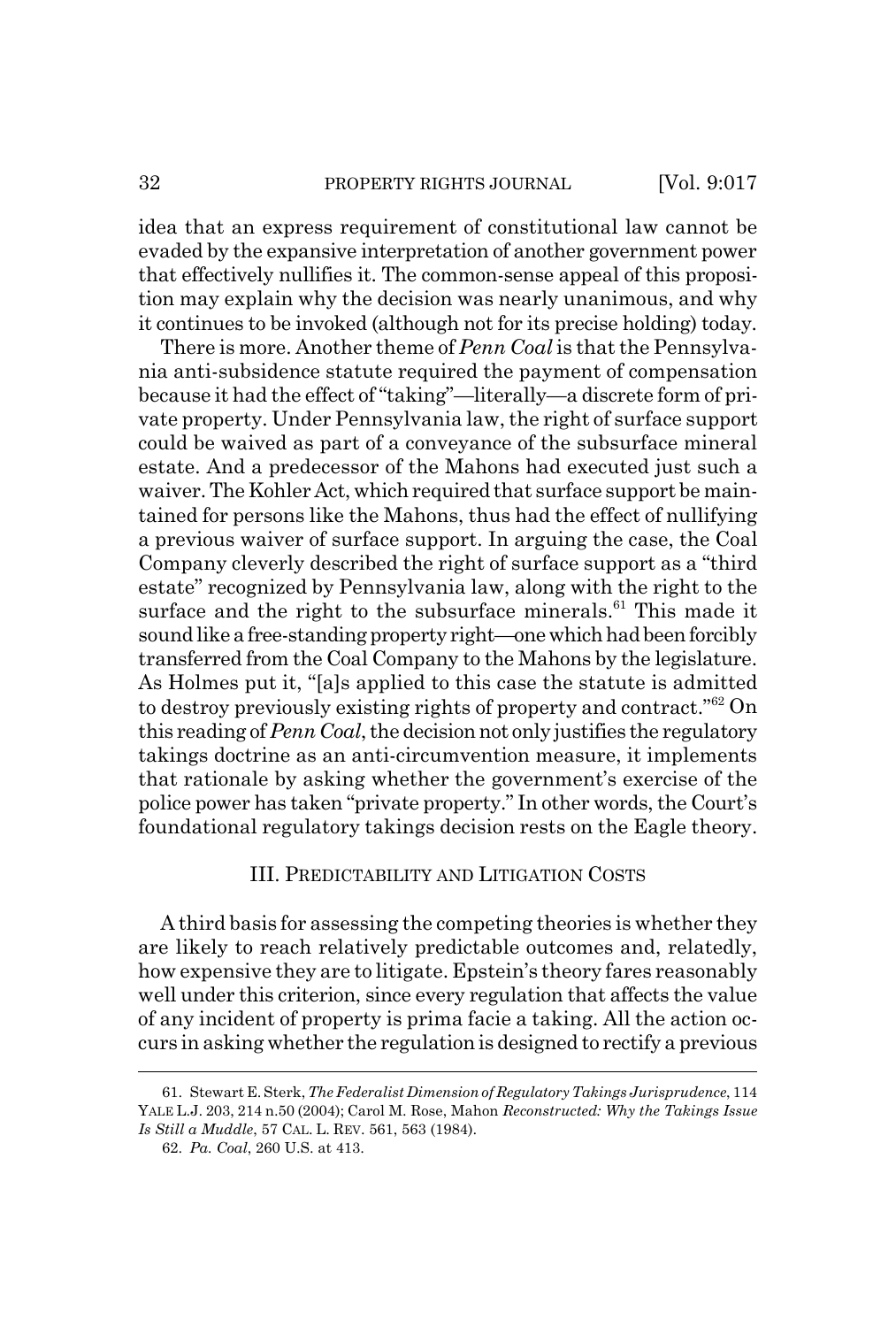2020] THE EAGLE THEORY 33

invasion of rights by the property owner, such as the commission of a nuisance, or whether the property owner obtains implicit in-kind compensation from having the regulation imposed on others. The latter inquiry in particular would generate conflicting answers, but at least attention would be focused on two discrete variables.

The Supreme Court's approach to regulatory takings is notorious for its complexity and unpredictability. It has been described by innumerable commentators as a muddle, a mess, convoluted, incoherent, and so forth. The recent decision in *Murr v. Wisconsin* requires that courts use a balancing test to determine the scope of the parcel subject to regulation, which is then factored into a determination of diminution in value, which is in turn one of three factors to weigh in deciding whether the regulation is a taking—unless an exception applies for permanent occupations, complete deprivations in value, or disproportionate exactions. As one commentator exclaimed, the Court in *Murr* turned a muddle into a "mudslide."63 The cost of litigation is magnified by the requirement that property owners exhaust their remedies with local regulators, at least to the point where the regulation is deemed final.<sup> $64$ </sup> Regulatory takings litigation drags on interminably, and the low success rate undoubtedly discourages potential claimants from persevering through multiple rounds of litigation.

Whether the Eagle theory would generate predictable outcomes depends critically on how one defines the "private property" that is protected by the Clause. "Private property" could refer to well established bundles of rights, like the fee simple, the life estate, the lease, the trust, and so forth. Or it could refer to every incident associated with property, like the right to exclude, the right to use, and the right to transfer. Steven Eagle has suggested that property, for the

<sup>63.</sup> Nicole Stelle Garnett, *From a Muddle to a Mudslide:* Murr v. Wisconsin, 2017 CATO SUP. CT. REV. 131*. See also* Maureen Brady, Penn Central *Squared: What the Many Factors of* Murr v. Wisconsin *Mean for Property Federalism,* 166 U. PA. L. REV. ONLINE 53 (2017); Thomas W. Merrill, *Choice of Law in Takings Cases*, 8 BRIGHAM-KANNER PROP. RTS. J. 45, 59 (2019) (describing *Murr* as a "bouillabaisse put together from the catch of the day").

<sup>64.</sup> *See* Williamson Cty. Reg'l Planning Comm'n v. Hamilton Bank, 473 U.S. 172, 186–94 (1985). A second exhaustion requirement imposed by *Williamson County*—that the claimant seek compensation from the state before turning to a federal court—was overturned in *Knick v. Twp. of Scott*, 139 S. Ct. 2162, 2167–68 (2019). But many questions remain about other defenses to federal court litigation, such as abstention and state sovereign immunity, which were not considered in *Knick*. *See* Thomas W. Merrill, *Anticipatory Remedies for Takings*, 128 HARV. L. REV. 1630 (2015) (discussing the discretionary nature of declaratory relief and sovereign immunity barriers).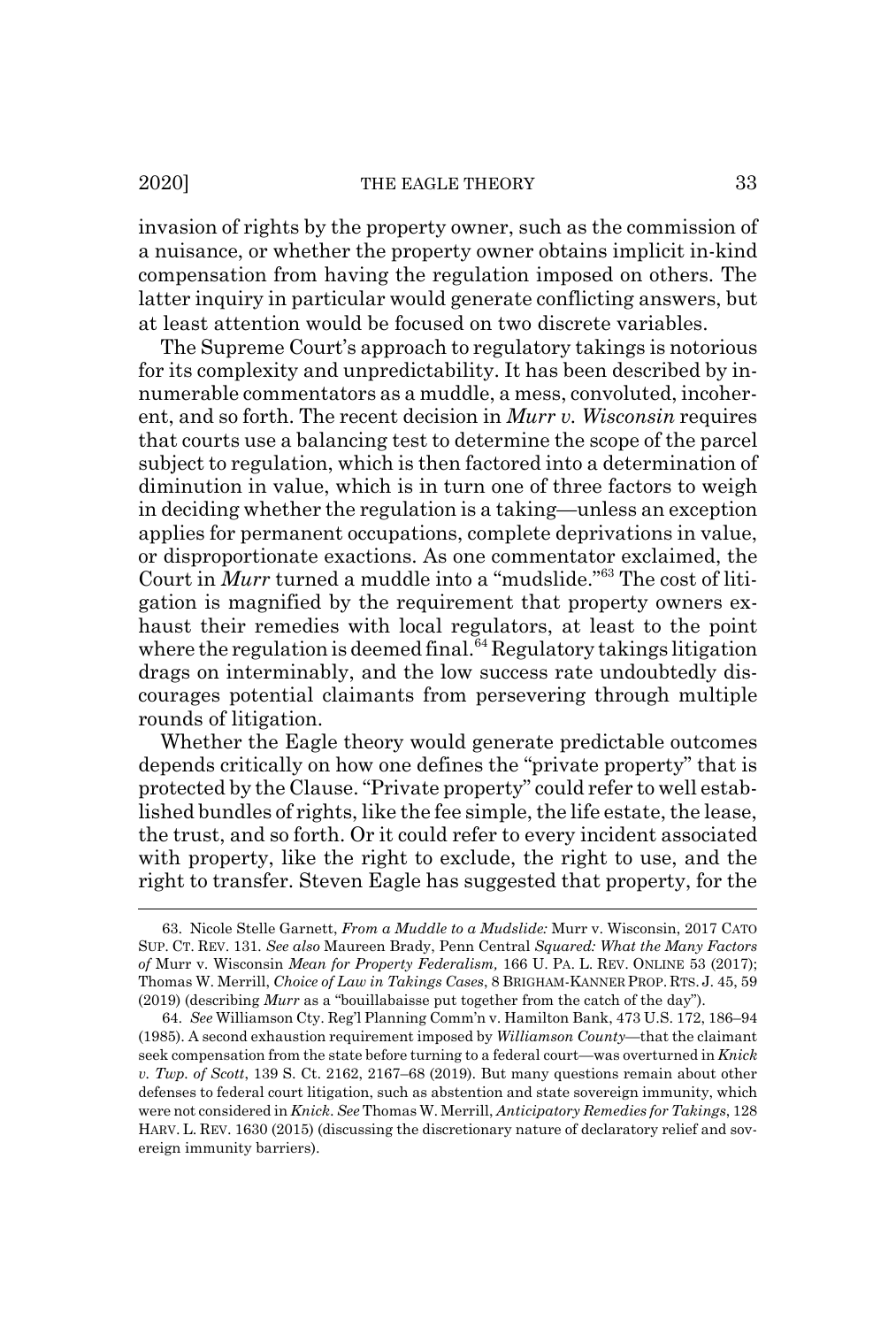purpose of a takings analysis, should be defined by what he calls the "commercial unit test."65 As he writes:

The . . . standard . . . is based on the idea of the "commercial unit," as [introduced into commercial law] by the Uniform Commercial Code. The commercial unit "[m]eans such a unit of goods as by commercial usage is a single whole for purposes of sale and division of which materially impairs its character or value on the market or in use." Under this standard, an owner could claim a taking of a particular property interest, but would have the burden of demonstrating that the interest asserted is one actually recognized as traded in a market in the community in which it is located.

The commercial unit allows for the "partial" taking without allowing the property owner the possibility to custom-tailor as the requisite bundle of rights that constitutes the property exactly what the government diminished. If an owner alleges that the loss of the use of 50 acres out of 500 constitutes a taking, he might have an easy time establishing that there is a ready market for 50 acres in the vicinity. If he alleges that a restriction destroys the right to use 50 acres for the painting of landscape portraits, he is entitled to establish that there is a market for such rights in the area, which promises to be a more difficult endeavor. $66$ 

I think this is right. The way I have put it in previous writing is that property in this context means a discrete asset, as to which the owner has a general right to exclude others, which is exchangeable on a stand-alone basis.<sup>67</sup>

The rationale for limiting private property for takings purposes to packages of rights that are "tradeable in the local market," as Eagle puts it, or "exchangeable on a stand-alone basis," in my formulation, follows directly from the theoretical foundation of the regulatory takings doctrine as an anti-evasion or anti-circumvention measure. What we are looking for is government action that requires the payment of just compensation, as all agree the Constitution requires when the government exercises—or should exercise—the power of

<sup>65.</sup> EAGLE, REGULATORY TAKINGS, *supra* note 14, at § 7-7(e)(5); Eagle, *Property Tests*, *supra* note 14, at 941. *See also* Brief for Reason Foundation as Amicus Curiae in Support of Petitioners, Murr v. Wisconsin, 137 S. Ct. 1933 (2017).

<sup>66.</sup> EAGLE, REGULATORY TAKINGS, *supra* note 14, at § 7-7(e)(5); *see also* Eagle, *Property Tests*, *supra* note 14, at 941.

<sup>67.</sup> DANA & MERRILL, *supra* note 15, at 68–81; Merrill, *Landscape*, *supra* note 15.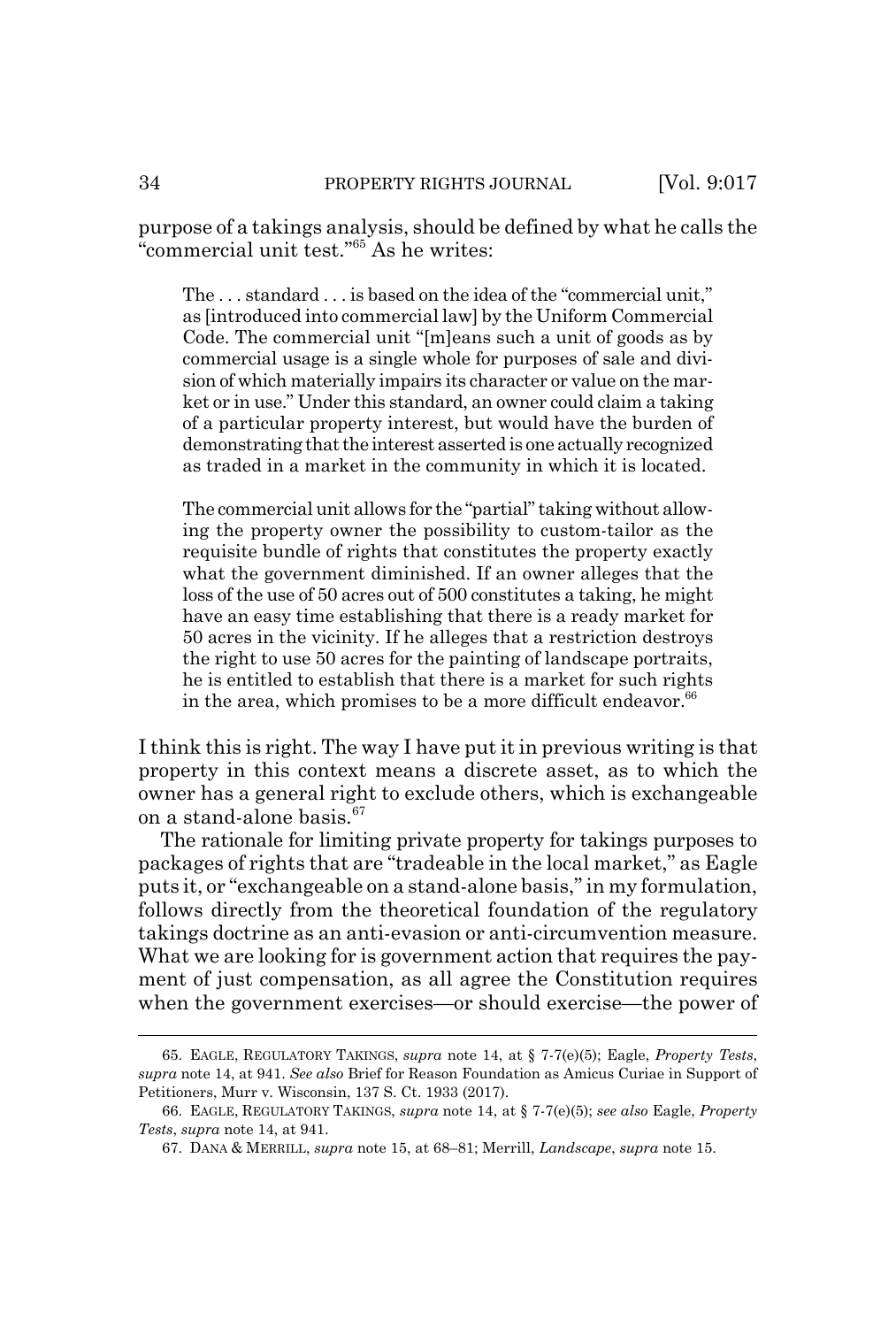eminent domain. The question then becomes, when does the government see fit to exercise the power of eminent domain? The answer, which is abundantly clear from long experience, is that the government resorts to eminent domain when it needs to acquire a configuration of assets that is tradeable or exchangeable in the market, but which for one reason or another cannot be acquired by the government at a price approaching what would ordinarily be its market value.<sup>68</sup> In other words, the government would ordinarily purchase the configuration of assets but finds it cannot do so at what it regards as a reasonable price. Typically, this will be because the property has some monopoly power because of its location, which allows the existing owner to hold out for a price in excess of what would otherwise be its market value. Less commonly, it might be because the government has an urgent need for the property that precludes going through the process of ordinary negotiation of a sale (St. George Tucker's military impressment example).<sup>69</sup> In short, eminent domain is used to acquire assets that are tradeable in the local market, or exchangeable on a stand-alone basis.<sup>70</sup> Since the regulatory takings doctrine functions to prevent the government from characterizing what should be exercises in eminent domain as police measures, regulatory takings should be limited to regulations in which the government acquires a tradeable or exchangeable asset.

The tradeable or exchangeable asset definition of private property has the further benefit of avoiding the "positivist trap" associated with adopting state law as the source for identifying the property protected by the Takings Clause.71 The trap is created by the possibility that state law defines all property as being qualified by the police power, and the police power is so broadly defined that any conceivable regulation is automatically upheld as a legitimate qualification of property.72 The Eagle theory avoids this trap because, without regard to whether the regulation is justified by the police power, if

<sup>68.</sup> *See generally* Thomas W. Merrill, *The Economics of Public Use*, 72 CORNELL L. REV. 61 (1968) (presenting a survey of eminent domain decisions showing that nearly all involve acquiring assets with some kind of holdout power).

<sup>69.</sup> *See supra* notes 19–20 and accompanying text.

<sup>70.</sup> *See* Saul Levmore, *Takings, Torts, and Special Interests*, 77VA.L.REV.1333, 1340–41 (1991) ("The predictive rule for takings law [is] that compensation will be required when the intervention is readily seen as a substitute for a private purchase.").

<sup>71.</sup> *See generally* Merrill, *Landscape*, *supra* note 15, at 922–26.

<sup>72.</sup> *See* Karkkainen, *supra* note 40, at 838–44 (discussing nineteenth-century cases that presuppose the police power to be a general background principle qualifying all property rights).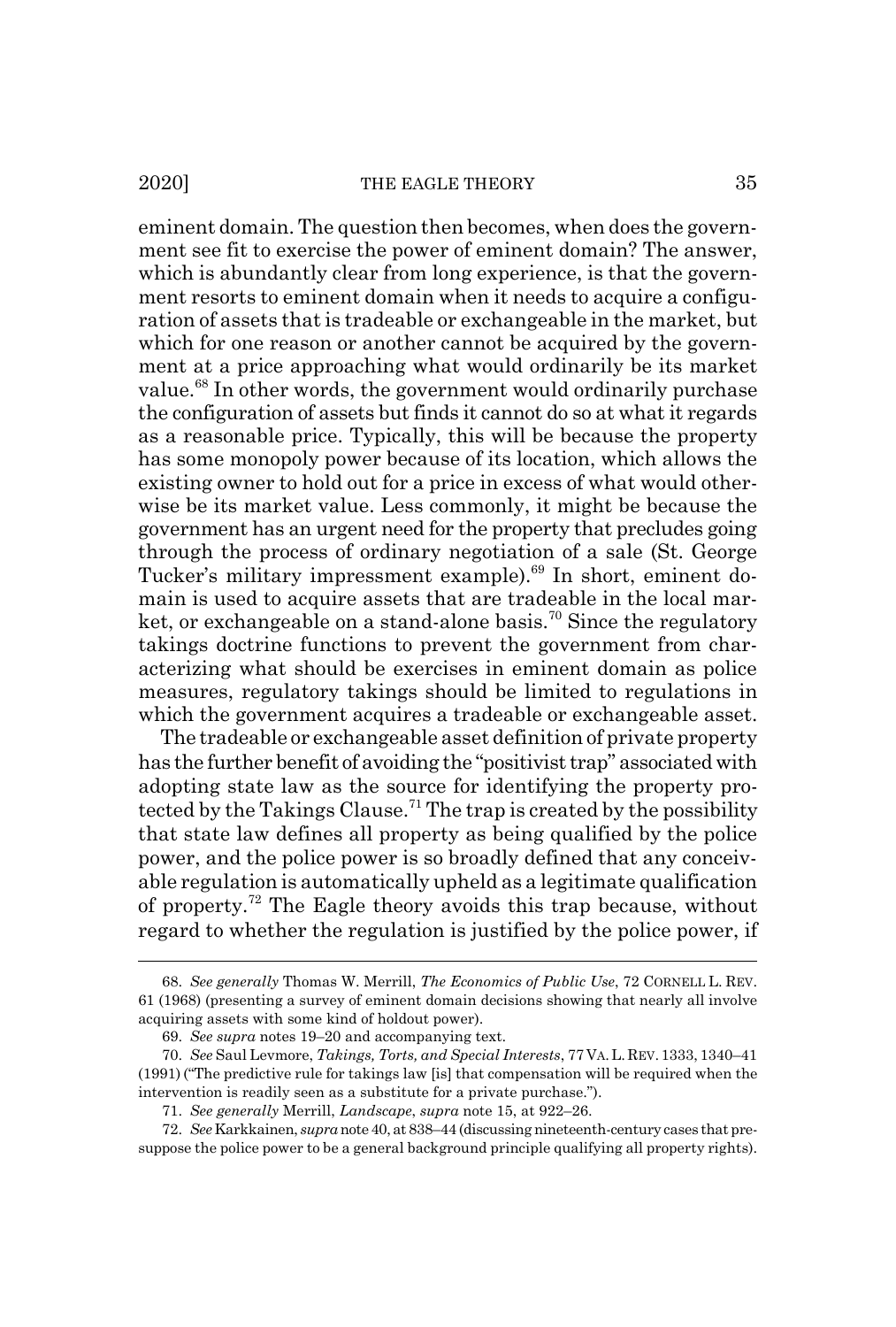the regulation has the effect of transferring an asset that is traded or exchanged on a stand-alone basis, the government must use the power of eminent domain to compel a transfer of that asset or otherwise pay just compensation. Private property, at least for takings purposes, is defined by the behavior of nongovernmental actors in the market. State law and state law conceptions of the police power will surely enter into the behavior of market actors. But these mysteries need not be plumbed in order to decide whether a regulatory taking has occurred.

A final benefit of the tradeable or exchangeable asset definition of private property is that it synchronizes the scope of the Takings Clause with the established methods for determining just compensation. The measure of just compensation is market value, and market value is obviously much more easy to determine when the government has taken an interest that is bought and sold in the market. Under either the Epstein theory or the Supreme Court's approach certain government regulations can be found to "take" incidents of property for which there is no market, creating a conundrum for how to determine just compensation.

One implication of this definition of private property, which is only implicit in Eagle's writing, is that the question whether the government has taken private property is one of fact, as opposed to a doctrinal analysis. In clear cases, the court can perhaps take judicial notice of whether the particular bundle of rights acquired by regulation is one that is tradeable or exchangeable on a stand-alone basis. In contested cases, however, the court should entertain expert testimony on this question. Accordingly, the answer might vary from one time and place to another. Thus, the regulatory takings doctrine would have an evolutionary quality but would evolve along with changes in the relevant property market, not with changes in legal doctrine or conceptual understanding.

A few examples may be helpful in clarifying how private property would be identified under a market-based test. Consider, first, a system of government rent controls—a central target of Epstein and others who advocate an aggressive regulatory takings doctrine. Individual tenants, of course, can and do negotiate for limits on future rent increases. But they do so as part of a long-term lease. Restrictions on future rent increases are not bought and sold on a standalone basis independent of a package of lease provisions. Thus,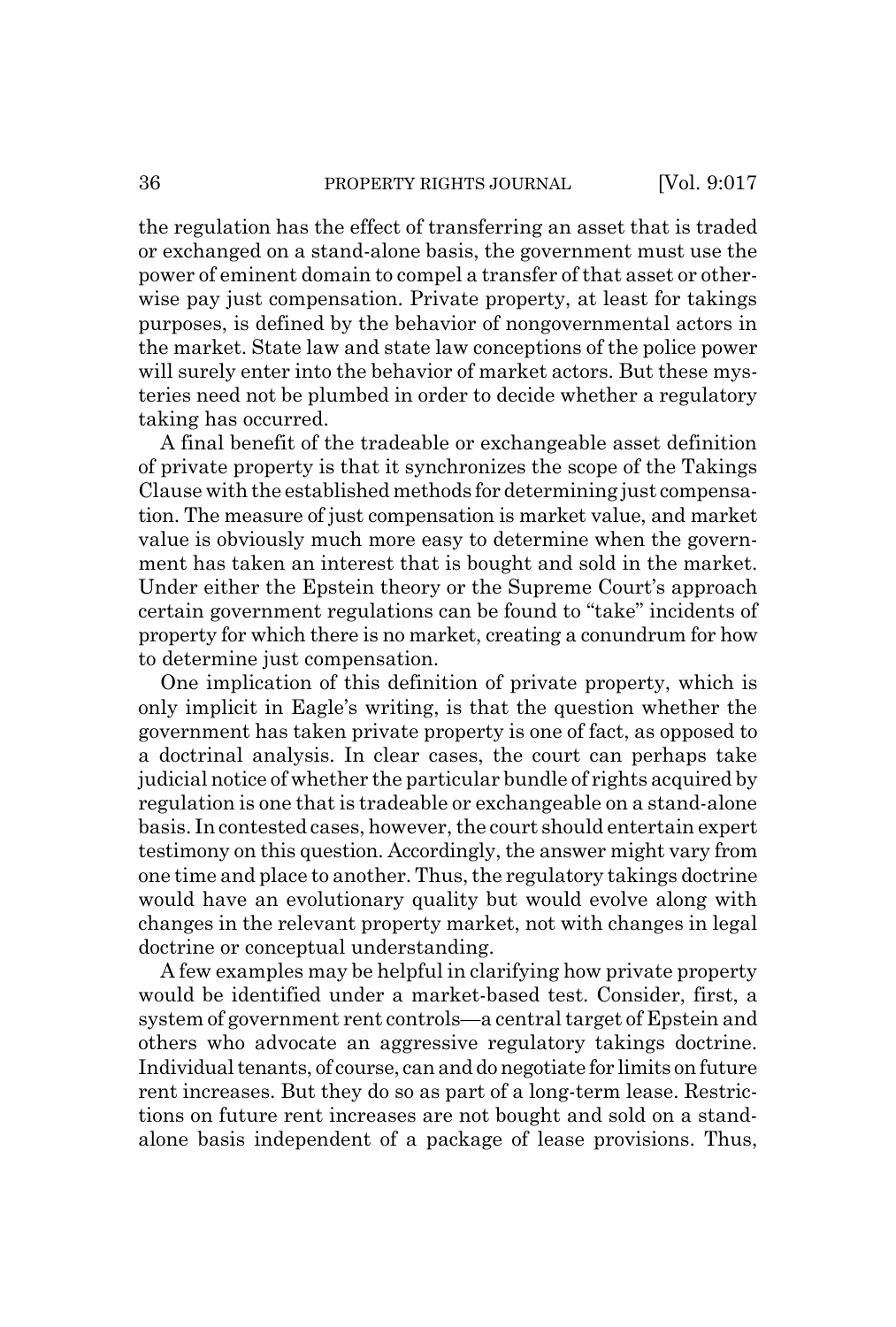government rent controls cannot be regarded as an attempt to use the police power to procure a type of property that is traded or exchanged in the relevant market on a stand-alone basis. Under the Eagle theory, rent controls are an easy case for no takings liability; this conforms to the consistent pattern of results reached by the Supreme Court over time.73

As another example, consider a typical exclusionary zoning regime, such as one that imposes a large minimum acreage requirement on construction of new single family homes—or alternatively, an inclusionary zoning regime that limits lot sizes or mandates the construction of multi-unit housing. Developers of course are generally free to specify the size of the lots they prefer to sell within a new development. But restrictions on lot sizes, large or small, are not transacted on a stand-alone basis. In an unregulated market for new development, they appear as part of a package of land use provisions adopted by developers in an effort to attract buyers. Under the Eagle theory, exclusionary or inclusionary zoning does not give rise to takings liability. This is again consistent with the outcomes generally reached by courts.<sup>74</sup>

The implications of the Eagle theory do not point uniformly to a minimalist conception of the scope of the regulatory takings doctrine. Consider another *bête noire* of the Epstein movement—government regulations that forbid filling a wetland on real property, such as under the dredge and fill regulations implementing the Clean Water Act.<sup>75</sup> At the time of the Founding and for many generations thereafter, such regulations would not be regarded as takings. Several colonial-era governments mandated the filling of wetlands (called swamps back then), and the federal government actively encouraged such behavior through various Swamp Land Acts in the mid-nineteenth century.76 There was no indication that the right to fill or not to fill was exchanged on a stand-alone basis independent of larger transactions in undeveloped land. Flash forward to the present day

<sup>73.</sup> *See* Lingle v. Chevron U.S.A. Inc., 544 U.S. 528 (2005); Yee v. City of Escondido, 503 U.S. 519 (1992); Pennell v. City of San Jose, 485 U.S. 1 (1988); Block v. Hirsch, 256 U.S. 135 (1921).

<sup>74.</sup> *See, e.g.*, Murr v. Wisconsin, 137 S. Ct 1933 (2017); Euclid v. Amber Realty Co., 272 U.S. 365 (1926).

<sup>75.</sup> Federal Water Pollution Control Act, § 404, 33 U.S.C. § 1344.

<sup>76.</sup> Swamp Land Act of 1849, 9 Stat. 352; Swamp Land Act of 1850, 9 Stat. 519; Swamp Land Act of 1860, 12 Stat. 3. The Acts conveyed unclaimed federal land to the states on condition that the lands be drained.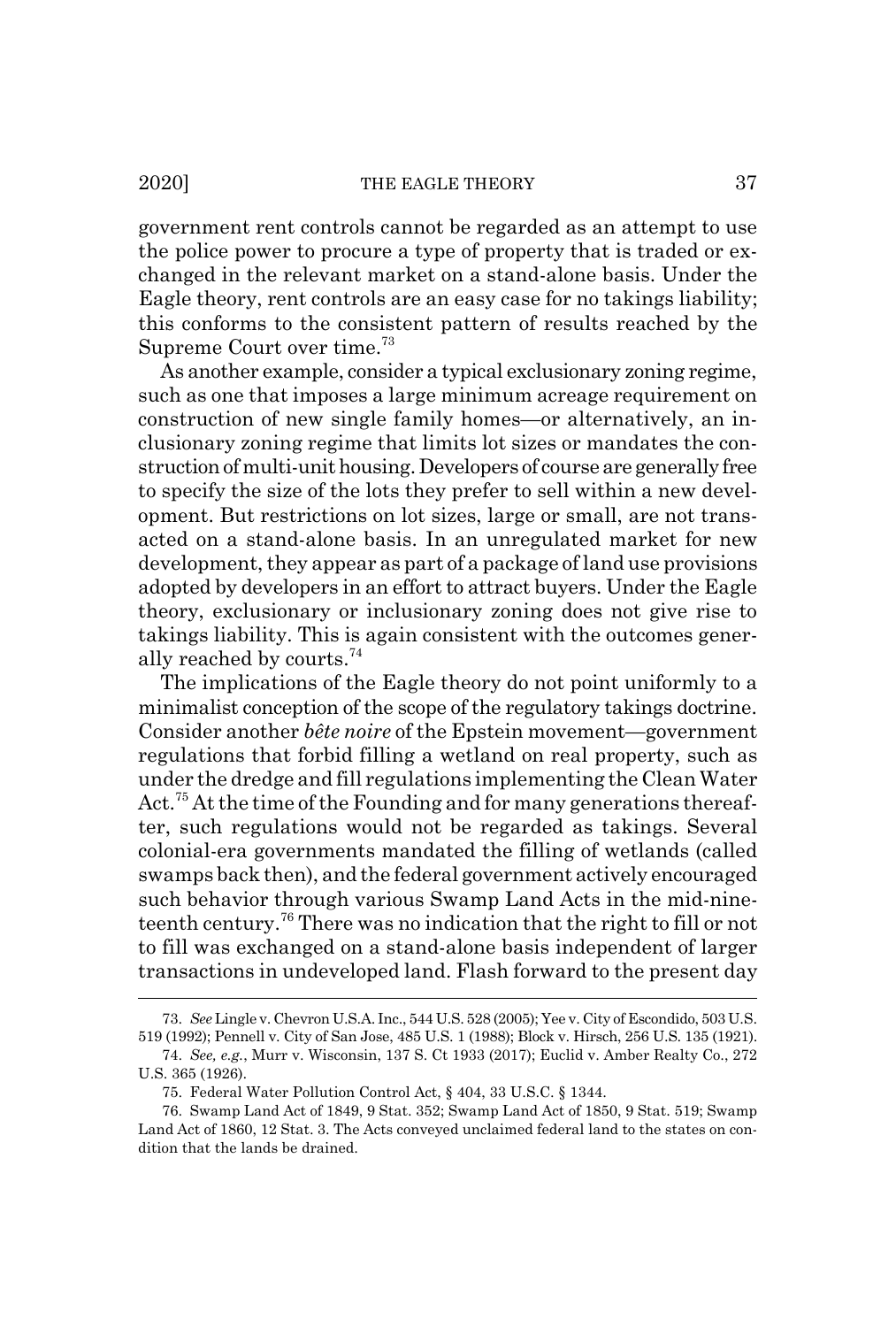#### 38 PROPERTY RIGHTS JOURNAL [Vol. 9:017

and the answer may be different. Today, conservation easements have been widely recognized in legislation, and are gifted or in some cases purchased on a stand-alone basis as a type of easement in gross.<sup>77</sup> In many communities, this may include easements designed to preserve wetlands. In other words, property law has evolved in many places to include stand-alone transactions designed to prohibit the filling of wetlands via the conveyance of an easement in gross. In such a community, a regulation that prohibits the filling of wetlands should be regarded as a forced exchange of private property without compensation. Alternatively, if the community does not recognize conservation easements, or if it does but they have never been used to preserve wetlands, the regulation would not acquire property and hence would not be a regulatory taking. Since conservation easements are a relatively new form of property in the longer historical scheme of things, this approach also reveals that the property-based approach to regulatory takings has a dynamic aspect to it—it changes over time as the type of assets subject to exchange change.<sup>78</sup>

Whether the Eagle theory would result in more predictable regulatory takings decisions, and hence would reduce litigation costs, is necessarily somewhat speculative. One reason to think it would is that the Eagle theory usually generates results congruent with the ones the courts have reached, despite the fact that the courts currently rely on a more convoluted analysis. Under the Eagle theory, rent controls and zoning restrictions would be easily excluded from takings liability—just as the courts have eventually decided, after much litigation. Wetland regulations have had a mixed reception in the courts, and their status for takings purposes has not been conclusively resolved by the Supreme Court.<sup>79</sup> The need to call on

<sup>77.</sup> *See generally* Symposium, *Perpetual Conservation Easements in the 21st Century*, 2013 UTAH L. REV. 1.

<sup>78.</sup> As this example suggests, the historic preservation order at issue in *Penn Central* might be deemed a taking under the Eagle theory if historic preservation easements have been recognized and are traded or exchanged in the market on a stand-alone basis.

<sup>79.</sup> In a recent decision, the Court implicitly assumed that a government demand for a conservation easement would be a taking. *See* Koontz v. St. Johns River Water Mgmt. Dist., 133 S. Ct. 2586, 2600 (2013). The conservation district in that case initially demanded that Koontz create a conservation easement on a portion of his land as a condition of receiving a permit to develop. The Court concluded that this triggered the unconstitutional conditions doctrine, *id.*, which in turn presupposes that a stand-alone requirement to create a conservation easement would be a categorical taking. (The Court went on to conclude that when the district, in the alternative, demanded that Koontz turn over money to enhance other government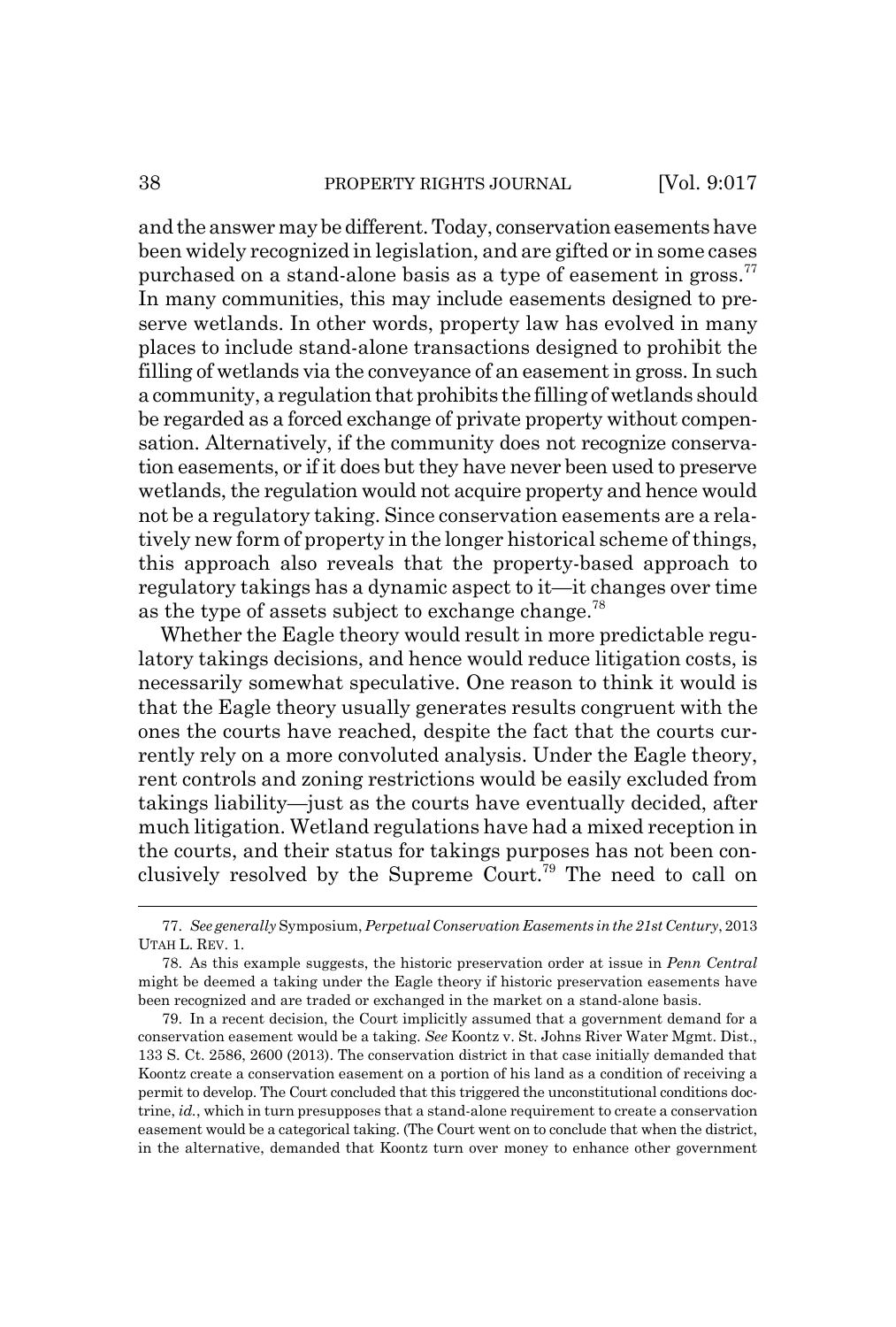expert witnesses in close cases would add a cost not required under current doctrine. But if expert testimony on the nature of property markets were substituted for legal briefing on the proper interpretation of *Penn Central* and its qualifications, the result might be a net savings. In any event, expert testimony is routinely called upon in eminent domain cases on the measure of just compensation, so using experts in regulatory takings cases would not be greatly alien or out of place.

#### IV. OTHER ABUSES OF GOVERNMENT POWER

A final metric for assessing the three pathways is to ask which provides the most effective basis for correcting a range of abuses of government power that affect property owners. To this point, the general pattern of analysis has been that the Eagle theory dominates both the Epstein and the *Penn Central* approaches. A significant reason for this is its modesty. It is basically designed to prevent the government from evading its responsibility to compensate when it seizes property in a manner that ordinarily would require use of the power of eminent domain. This feature enhances its appeal when assessed on originalist, contemporary acceptability, predictability, and litigation expense grounds. But its very modesty also sharply limits its coverage, certainly relative to the Epstein approach, but also as compared to the *Penn Central* doctrine. Epstein's approach can be used to attack virtually anything a property owner might dislike, from progressive taxes to rent controls to restrictive zoning. It promises omnibus protection for property owners. The *Penn Central* approach, although unpredictable, expensive, and relatively toothless in practice, is sufficiently ambiguous that it could conceivably be used to reign in particularly extreme government measures.

The Eagle theory, precisely because of its modesty, would provide no redress for many types of government action that adversely affect the value of particular items of property. Consider one example, taken from some early nineteenth-century natural justice cases.<sup>80</sup> Suppose, as occasionally happened, that the government modifies a waterway

property, this too triggered the doctrine. As discussed below, this is tantamount to a rule of substantive due process, because a demand for money, standing alone, would not be a taking.) 80. *See* Kobach, *supra* note 25, at 1250.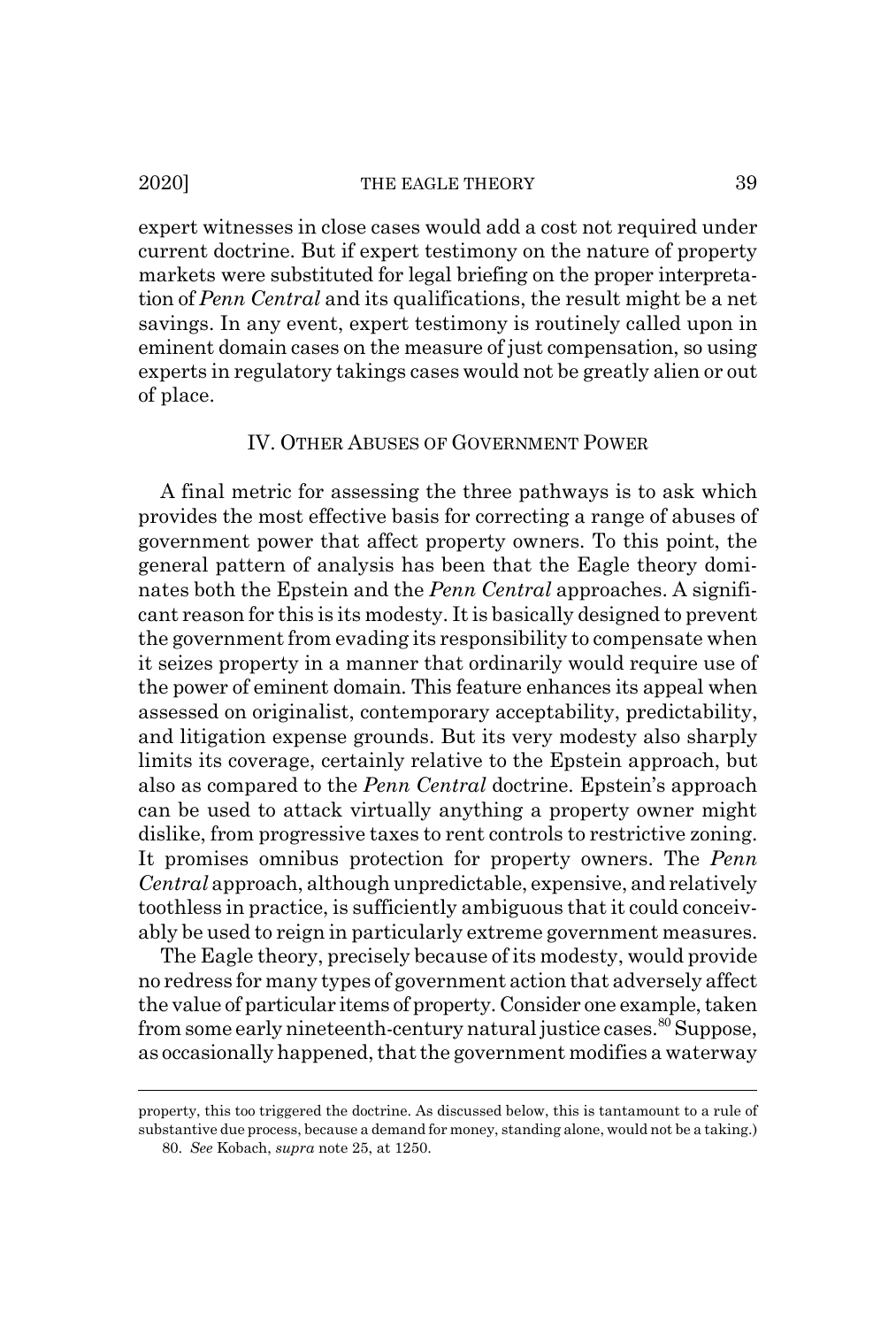or a highway in such a way that a landowner is deprived of all access to the outside world. If the project does not touch the landowner's property, this cannot be characterized as a physical taking. But it unquestionably impairs the use of the land and therefore also its value. Under the Epstein theory, or even under *Penn Central*, this might be held to be a taking. But it is impossible to regard it as a regulatory taking under the Eagle theory. Impairment of access is not traded or exchanged in any known property market. Obtaining access, yes this is an easement. But giving up access is not something that any property owner would knowingly sell on a stand-alone basis. So embracing the Eagle theory would prevent courts from redressing this kind of abuse under the regulatory takings doctrine.

As Steven Eagle has recognized, a more compact but theoretically sound regulatory takings doctrine would therefore have to be supplemented by something like substantive due process in order to provide effective protection for property in contexts where the regulatory takings doctrine would no longer apply.<sup>81</sup> This, of course, runs headlong into the shibboleth, propagated by the likes of Justice Scalia and Judge Frank Easterbrook, that there is no such thing as substantive due process.<sup>82</sup> This selective commitment to constitutional purity has not stopped the Court from recognizing substantive due process limits in a variety of contexts, including, of course, reproductive rights and rights of privacy more generally.<sup>83</sup> Public opinion will not allow the Court to retreat from these holdings. So, some version of substantive due process is here to stay. It is also worth noting that substantive due process has been invoked in some contexts that involve the protection of property, such as setting limits on punitive damage awards. $84$  So it is not inconceivable that the Court, in some future incarnation, would embrace both halves of the Eagle theory: a compressed but more easily justified and applied regulatory takings doctrine, combined with enhanced but still restrained substantive due process protection for property against

<sup>81.</sup> *See* Steven J. Eagle, *Substantive Due Process and Regulatory Takings: A Reappraisal*, 51 ALA. L. REV. 977, 1008–26 (2000); Eagle, *Property Tests*, *supra* note 14, at 954–57.

<sup>82.</sup> *See* ANTONIN SCALIA, *Common-Law Courts in a Civil-Law System*, *in* A MATTER OF INTERPRETATION: FEDERAL COURTS AND THE LAW 3, 24–25 (Amy Gutmann ed., 1997); Frank H. Easterbrook, *Substance and Due Process*, 1982 SUP. CT. REV. 85, 125.

<sup>83.</sup> *See* Griswold v. Connecticut, 381 U.S. 479 (1965); Roe v. Wade, 410 U.S. 113 (1973); Obergefell v. Hodges, 135 S. Ct. 2584 (2015).

<sup>84.</sup> *E.g.*, State Farm Mut. Auto. Ins. Co. v. Campbell, 538 U.S. 408 (2003).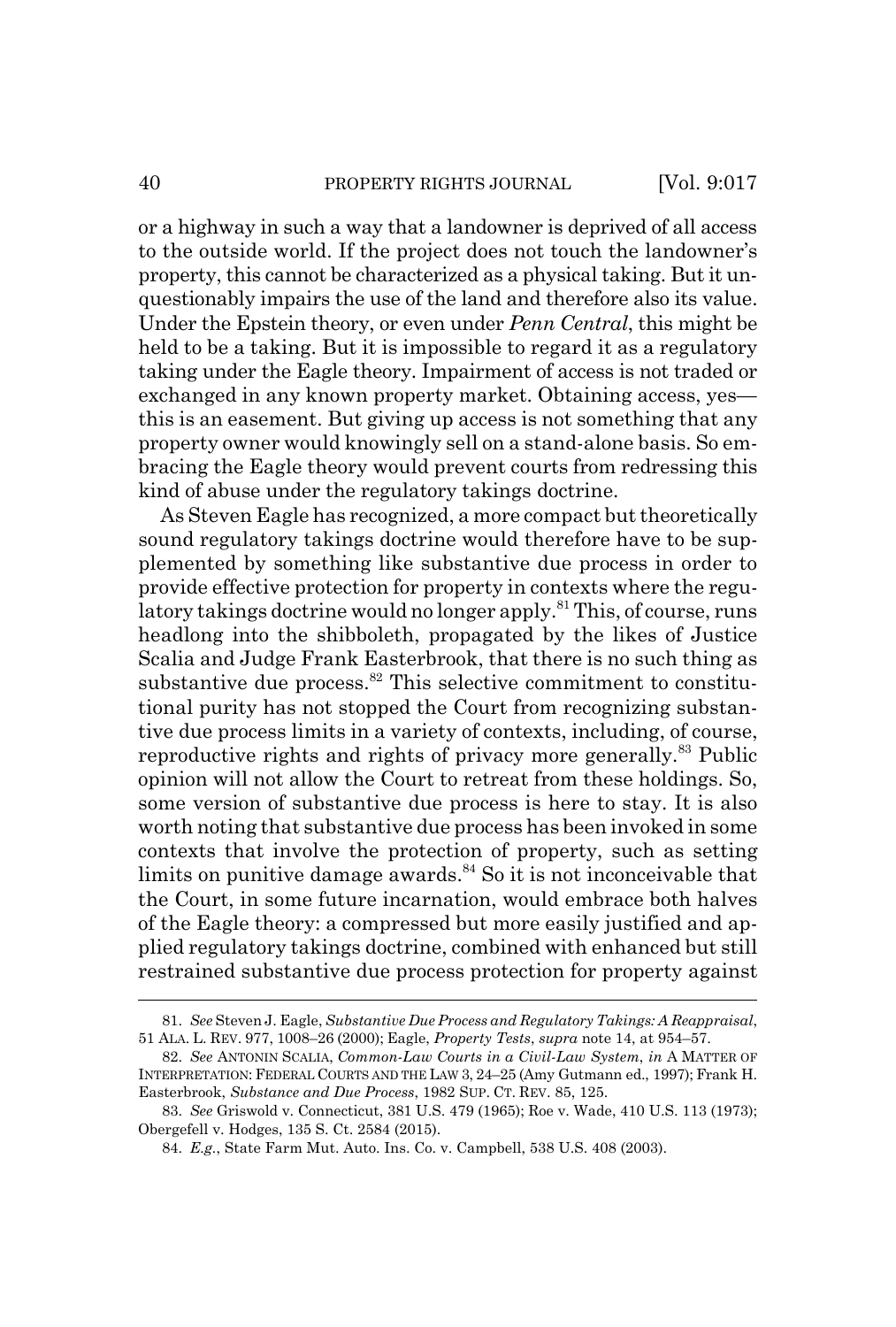oppressive government action in contexts outside the domain of regulatory takings.

The probability of this happening, admittedly, is not great. A key decision here is *Lingle v. Chevron U.S.A. Inc*., in which the Court discussed the difference between regulatory takings and substantive due process.85 At issue was a bit of dicta in numerous Supreme Court opinions suggesting that a regulation that fails to "substantially advance legitimate state interests" would be a taking requiring the payment of compensation.86 The Court's repetition of this dicta fooled the Ninth Circuit into thinking that failure to "substantially advance" was a distinct categorical test for identifying regulatory takings. *Lingle* repudiated this notion, largely on the ground that failure to substantially advance a legitimate interest looks to the rationality of the means chosen by the government to achieve an end, which the Court labeled a due process concept. Regulatory takings law, Justice O'Connor wrote for the unanimous Court, focuses on the distributional consequences of a government regulation, in particular whether the regulation is "functionally equivalent to the classic taking in which government directly appropriates private property or ousts the owner from his domain."87

One could imagine that the *Lingle* decision—with its recognition that regulatory takings are the "functional equivalent" of seizures that ordinarily require the exercise of eminent domain and that substantive due process is a distinct basis for challenging regulations might lead the Court to embrace something like the Eagle theory. But other aspects of the decision indicate that this is unlikely. One was the Court's reaffirmation of *Penn Central* as the foundational test for identifying regulatory takings (subject to exceptions, etc.). This was ironic, since one of *Penn Central*'s critical "factors" is whether a regulation interferes with "distinct investment-backed expectations." This was lifted from substantive due process jurisprudence (namely, the special solicitude for "vested rights").88 If, as *Lingle* seemed to suggest, all vestiges of substantive due process need to be rooted out of regulatory takings law, then *Penn Central* needs to be rooted out too. But in contrast to the "substantially advances" dicta—which had

<sup>85.</sup> Lingle v. Chevron U.S.A. Inc., 544 U.S. 528 (2005).

<sup>86.</sup> *Id.* at 531 (quoting Agins v. City of Tiburon, 447 U.S. 255, 260 (1980)).

<sup>87.</sup> *Id.* at 539.

<sup>88.</sup> Merrill, *Why* Lingle *Is Half Right*, *supra* note 15, at 432.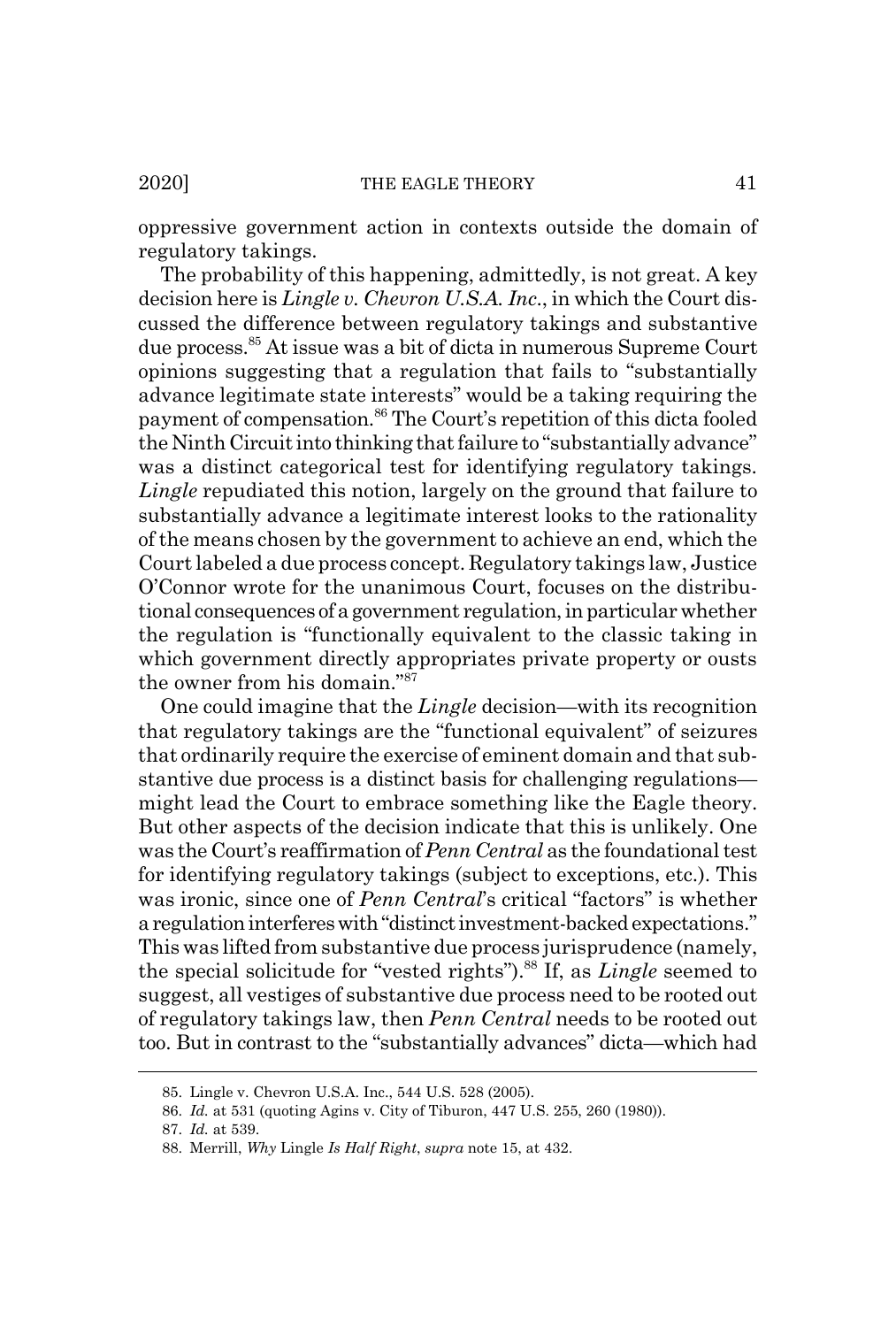never been applied as the *ratio decidendi* for a Supreme Court decision—*Penn Central* has been invoked on several occasions by the Court as a framework for deciding a regulatory takings challenge and has been repeatedly characterized as the "general" test. It evidently has too much gravitational force to be overruled.

Another aspect of *Lingle* that makes it unlikely that it would lead to the Eagle theory is that it provides little reason to think that the Court would embrace substantive due process as a significant source of restraint on regulations of property. The Court could have signaled some doubt about the merits of the rent control measure at issue in *Lingle*, which was basically special interest legislation for a narrow category of retail gasoline stations in Hawaii, but it studiously avoided doing so. Justice Kennedy penned a short concurring opinion, emphasizing that due process review should be taken seriously as an alternative to regulatory takings.89 But no other Justice joined him. Justices Scalia and Thomas, both on record as doubting the legitimacy of substantive due process, remained silent. This suggests that they or like-minded successors are unlikely to join a future decision invalidating a regulation of property under substantive due process.

A different path of future evolution is suggested by the more recent decision in *Koontz v. St. Johns River Water Management District.*<sup>90</sup> This path is to expand some of the exceptions to *Penn Central* to the point where they become indistinguishable from substantive due process review. *Koontz* involved the constitutionality of a money exaction imposed on a developer as a condition of permitting new development. The Court in previous decisions had created an exception to *Penn Central* for exactions, based on the unconstitutional conditions doctrine.<sup>91</sup> The idea was that if a local government demands that a developer turn over property (such as an easement) as a condition for obtaining a development permit, and the property could not otherwise be taken by the government without paying just compensation, this is an unconstitutional condition unless the value of the property demanded has an essential nexus and is roughly

<sup>89.</sup> *Lingle*, 544 U.S. at 548 (Kennedy, J. concurring).

<sup>90. 133</sup> S. Ct. 2586 (2013).

<sup>91.</sup> *See* Dolan v. City of Tigard, 512 U.S. 374, 391 (1994) (requiring rough proportionality between the value of the property exacted and the social costs of the proposed development); Nollan v. Cal. Coastal Comm'n, 483 U.S. 825, 836–37 (1987) (requiring an essential nexus between the exaction and the government objective in regulating).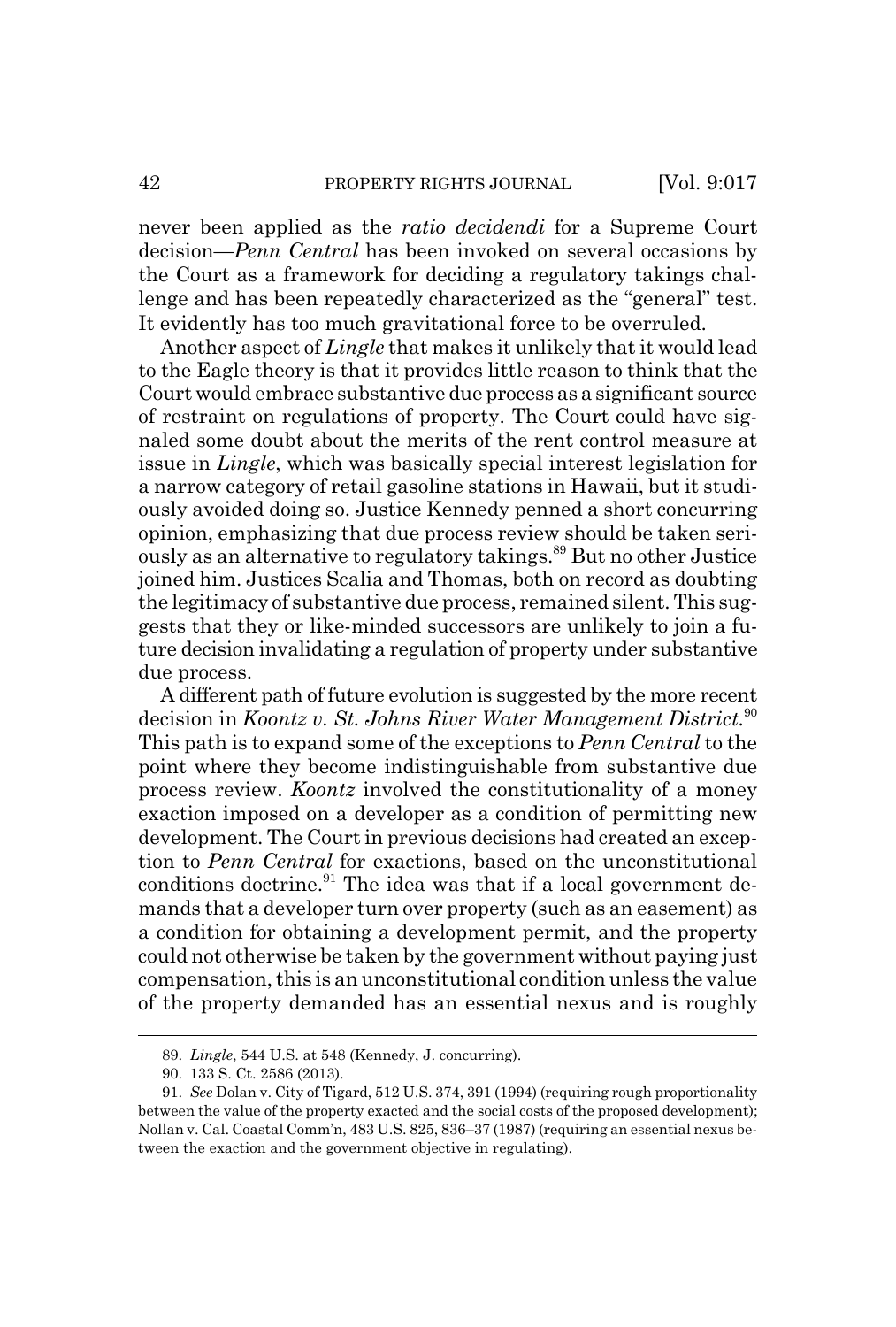proportionate in value to the social costs associated with the development. *Koontz* extended the doctrine to exactions in the form of cash when the dollar amount is disproportionate to the social costs of the permitted development. Put aside the question of whether it is analytically correct to say that a government demand for cash can ever violate the Takings Clause—a question hotly debated in the Justices' warring opinions in *Koontz*. 92 The bottom line is that *Koontz* establishes a form of substantive due process in all but name. After *Koontz*, lower courts will be permitted to review under a kind of intermediate standard of scrutiny whether the quantum of cash demanded has a sufficient nexus and proportionality to the government's stated reasons for restricting development. In other words, courts can engage in a robust review of the rationality of the means chosen to advance a stated government end—exactly what was ruled out for regulatory takings purposes in *Lingle*. The Court insisted its decision was a natural extension of the unconstitutional conditions theory, with the consequence that its mandate is limited to exactions. The deeper significance is that the Court is eager to expand the existing regulatory takings framework, with its foundation in *Penn Central*, even to the point of replicating substantive due process, but is allergic to expressly invoking substantive due process as a ground for doing so.

#### **CONCLUSION**

The Eagle theory presents us with a trade-off. Adopt the theory, and you get a more secure foundation for the regulatory takings doctrine. Carping about the lack of an originalist foundation for the doctrine, about the threat it poses to environmental and land use controls, and about the complexity and unpredictability of the doctrine, would significantly decline. But, the cost would be a significantly reduced domain for the doctrine. Wetland regulations and historic preservation orders might be covered, but rent controls and restrictive zoning would not be. For the friends of property rights—of whom Steven Eagle is one, as am I—this means that the benefits of adopting a property-based conception of the regulatory takings doctrine could be achieved only at a significant cost. The cost would be mitigated only

<sup>92.</sup> *Compare Koontz*, 133 S. Ct. at 2598–602 (Alito, J., writing for the majority) *with id.* at 2605–09 (Kagan, J., dissenting).